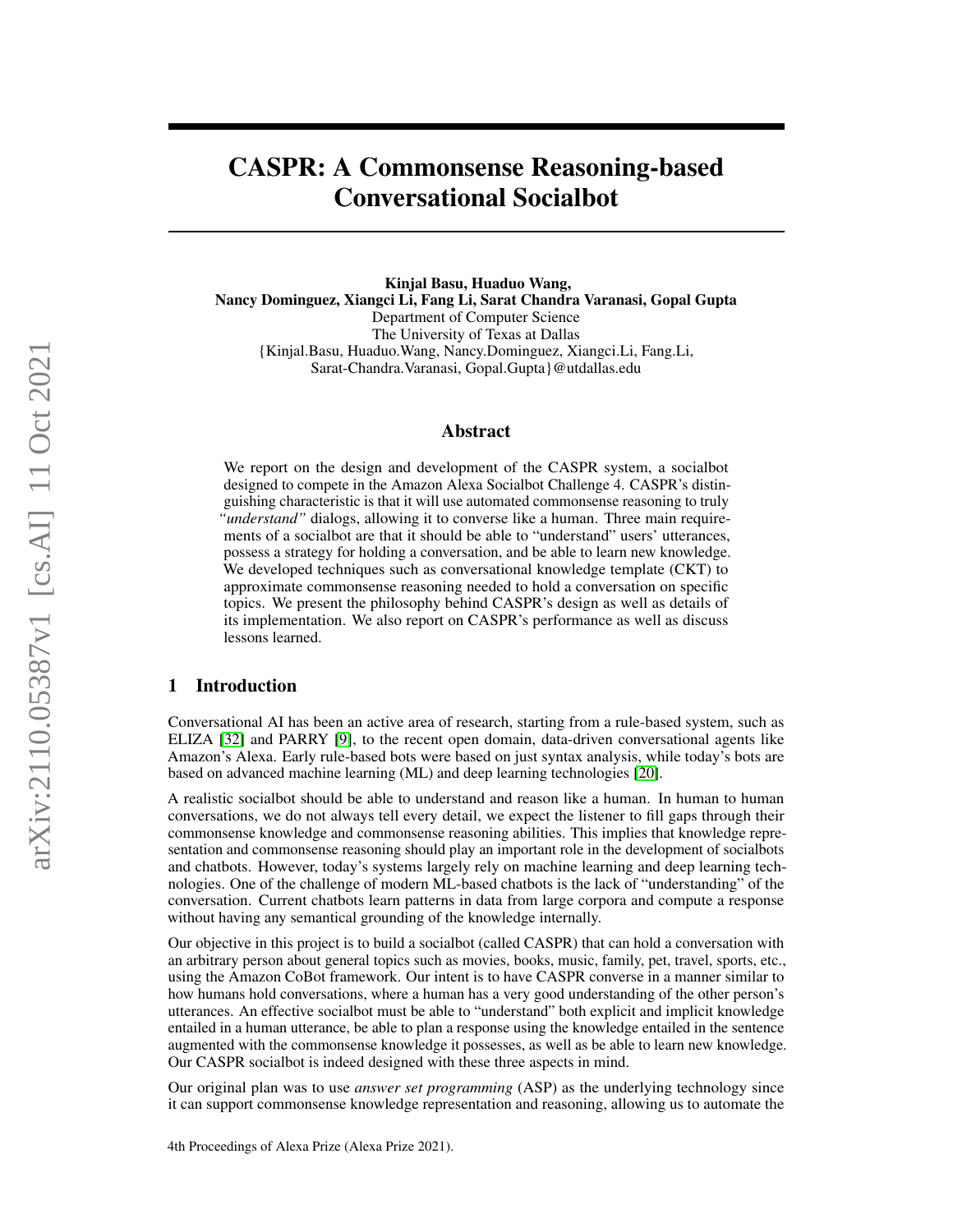human thought process. We have used ASP in the past for developing many intelligent applications where human thought process had to be emulated [\[8,](#page-18-0) [5,](#page-18-1) [4,](#page-18-2) [6\]](#page-18-3). Our plan also included using the s(CASP) goal-directed Answer Set Programming system [\[1\]](#page-18-4) that we have developed, particularly, for automating commonsense reasoning, as it provides significant advantages over standard SAT-solverbased implementations, especially, for developing conversational bots [\[5\]](#page-18-1). Due to various limitations, such as issues with latency in making commonsense inferences using the s(CASP) system, need to represent a large amount of commonsense knowledge, we had to approximate the processes used in ASP/s(CASP) and implement them in Python in the CoBot framework. Due to these limitations and given the competition's tight schedule, CASPR could not quite reach its goal of completely "understanding" the knowledge entailed in a user's utterance. Instead of completely understanding the utterance, CASPR organizes the dialogs in such a way, where possible, that it can anticipate what a user is going to say. Of course, our research into realizing chatbots and socialbots that are based on commonsense reasoning and truly "understanding" users' utterances continues [\[5,](#page-18-1) [23\]](#page-19-2).

## 2 Background

We next give a brief introduction to background concepts and technologies.

#### 2.1 Commonsense Reasoning

As mentioned earlier, a realistic socialbot should be able to understand and reason like a human. In human to human conversations, we do not always tell every detail, we expect the listener to fill gaps through their commonsense knowledge and commonsense reasoning. Thus, to obtain a conversational bot, we need to automate commonsense reasoning, i.e., automate the human thought process. The human thought process is flexible and *non-monotonic* in nature, which means *"what we believe today may become false in the future with new knowledge"*. We can model commonsense reasoning with (i) default rules, (ii) exceptions to defaults, (iii) preferences over multiple defaults [\[14\]](#page-19-3), and (iv) modeling *multiple worlds* [\[13,](#page-19-4) [2,](#page-18-5) [16\]](#page-19-5).

Much of human knowledge consists of default rules, for example, the rule: *Normally, birds fly*. However, there are exceptions to defaults, for example, *penguins are exceptional birds that do not fly*. Reasoning with default rules is non-monotonic, as a conclusion drawn using a default rule may have to be withdrawn if more knowledge becomes available and the exceptional case applies. For example, if we are told that Tweety is a bird, we will conclude it flies. Later, knowing that Tweety is a penguin will cause us to withdraw our earlier conclusion.

Humans often make inferences in the absence of complete information. Such an inference may be revised later as more information becomes available. This human-style reasoning is elegantly captured by default rules and exceptions. Preferences are needed when there are multiple default rules, in which case additional information gleaned from the context is used to resolve which rule is applicable. One could argue that expert knowledge amounts to learning defaults, exceptions and preferences in the field that a person is an expert in.

Also, humans can naturally deal with *multiple worlds*. These worlds may be consistent with each other in some parts, but inconsistent in other parts. For example, animals don't talk like humans in the real world, however, in the cartoon world, animals do talk like humans. So, a fish called Nemo, may be able to swim in both the real world and the cartoon world, but can only talk in the cartoon world. Humans have no trouble separating cartoon world from real world and switching between the two as the situation demands. Default reasoning augmented with the ability to operate in multiple worlds, allows one to closely represent the human thought process [\[16\]](#page-19-5). Default rules with exceptions and preferences and multiple worlds can be elegantly realized with answer set programming [\[13,](#page-19-4) [2\]](#page-18-5) and the s(CASP) system [\[1\]](#page-18-4).

#### 2.2 Answer Set Programming

Answer Set Programming (ASP) is a declarative paradigm that extends logic programming with negation-as-failure. ASP is a highly expressive paradigm that can elegantly express complex reasoning methods, including those used by humans, such as default reasoning, deductive and abductive reasoning, counterfactual reasoning, constraint satisfaction, etc. [\[2,](#page-18-5) [13,](#page-19-4) [16\]](#page-19-5).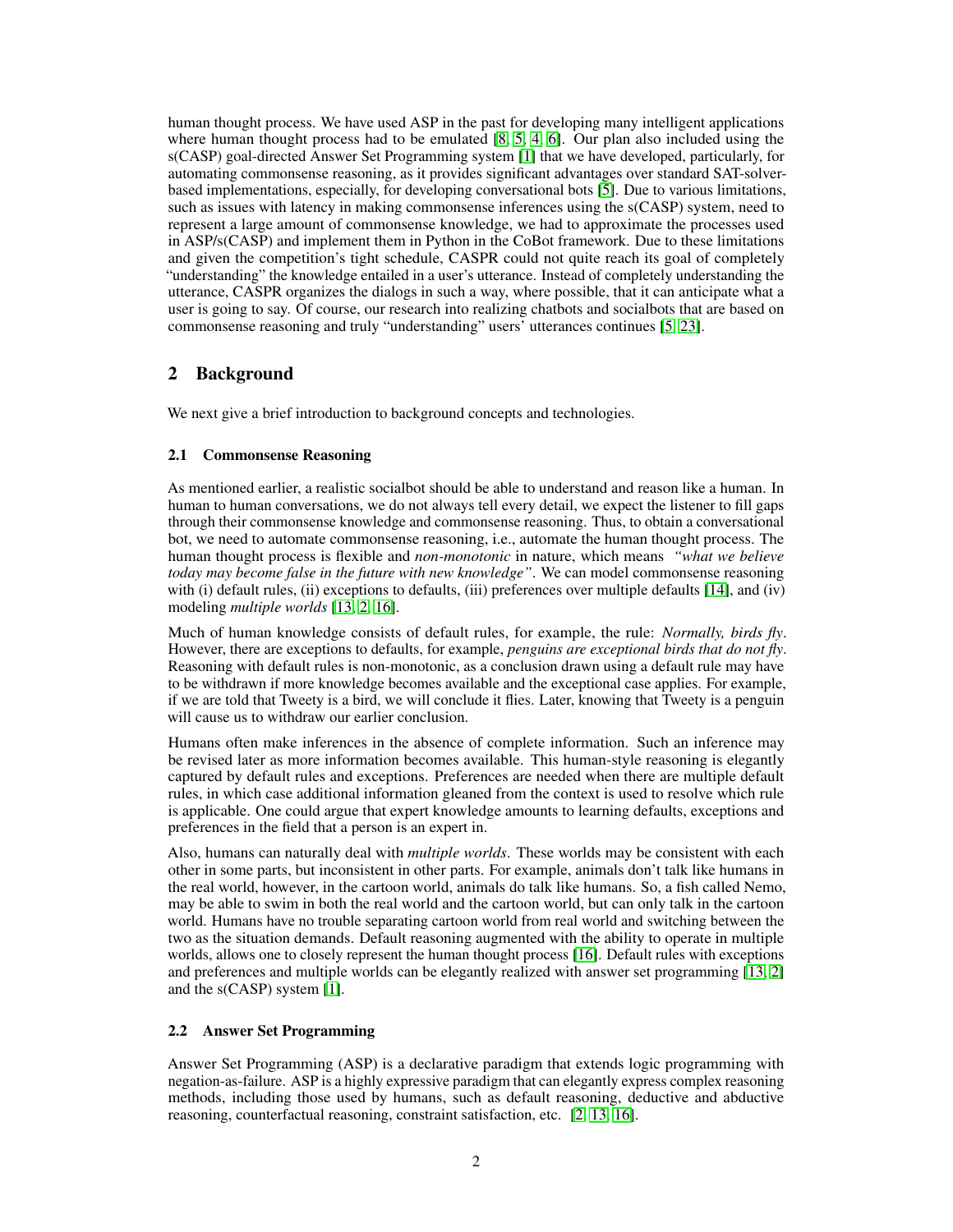ASP supports better semantics for negation (*negation as failure*) than does standard logic programming and Prolog. An ASP program consists of rules that look like Prolog rules. The semantics of an ASP program  $\Pi$  is given in terms of the answer sets of the program ground ( $\Pi$ ), where ground ( $\Pi$ ) is the program obtained from the substitution of elements of the *Herbrand universe* for variables in Π [\[2\]](#page-18-5). The rules in an ASP program are of the form:

$$
p := q_1, \ldots, q_m, \text{ not } r_1, \ldots, \text{ not } r_n.
$$

where  $m \geq 0$  and  $n \geq 0$ . Each of p and  $q_i$  ( $\forall i \leq m$ ) is a literal, and each not  $r_j$  ( $\forall j \leq n$ ) is a *naf-literal* (not is a logical connective called *negation-as-failure* or *default negation*). The literal not  $r_j$  is true if proof of  $r_j$  *fails*. Negation as failure allows us to take actions that are predicated on failure of a proof. Thus, the rule  $r : - \text{not } s$ . states that r can be inferred if we fail to prove s. Note that in the rule above, p is optional. Such a headless rule is called a constraint, which states that conjunction of  $q_i$ 's and not  $r_j$ 's should yield *false*. Thus, the constraint  $:- u, v$ , states that u and  $\nu$  cannot be both true simultaneously in any model of the program (a model is called an answer set).

The declarative semantics of an Answer Set Program Π is given via the Gelfond-Lifschitz transform [\[2,](#page-18-5) [13\]](#page-19-4) in terms of the answer sets of the program  $q$ round( $\Pi$ ). ASP also supports classical negation. A classically negated predicate (denoted  $-p$ ) means that p is definitely false. Its definition is no different from a positive predicate, in that explicit rules have to be given to establish -p. More details on ASP can be found elsewhere [\[2,](#page-18-5) [13\]](#page-19-4).

The goal in ASP is to compute an *answer set* given an answer set program, i.e., compute the set that contains all propositions that if set to true will serve as a model of the program (those propositions that are not in the set are assumed to be false). Intuitively, the rule above says that p is in the answer set if  $q_1$ , ...,  $q_m$  are in the answer set and  $r_1$ , ...,  $r_n$  are not in the answer set. ASP can be thought of as Prolog extended with a sound semantics of negation-as-failure that is based on the stable model semantics [\[14\]](#page-19-3).

#### 2.3 The s(CASP) System

Considerable research has been done on answer set programming since the inception of the stable model semantics that underlies it [\[13\]](#page-19-4). A major problem with ASP implementations is that programs have to be grounded and SAT-solver-based implementations such as CLASP [\[12\]](#page-19-6) used to execute the propositionalized program to find the answer sets. There are multiple problems with this SAT-based implementation approach, which includes exponential blowup in program size, having to compute the entire model, and not being able to produce a justification for a conclusion [\[17\]](#page-19-7). Goal-directed implementations of ASP [\[26,](#page-19-8) [1\]](#page-18-4), called s(ASP) and s(CASP), work directly on predicate ASP programs (i.e., no grounding is needed) and are query-driven (similar to Prolog). The s(ASP) and s(CASP) systems only explore the parts of the knowledge-base that are needed to answer the query, and they provide a proof tree that serves as justification for the query. The s(ASP) and s(CASP) systems support predicates with arbitrary terms as arguments as well as constructive negation [\[26,](#page-19-8) [1\]](#page-18-4).

#### 2.4 Deep Learning

Deep learning [\[22\]](#page-19-9) is a type of ML method that focuses on artificial neural networks. In the past decade, it is widely applied in natural language processing (NLP), which takes computational approaches to understand, and generate human languages. Since building dialogue systems is all about understanding, processing and generating conversational texts, deep learning naturally has been applied to developing socialbots. A socialbot is divided into several modules that perform standard NLP tasks, such automatic speech recognition (ASR), intent classification, named entity recognition (NER) and response generation. There has been extensive research on each of the task and Amazon's CoBot framework has provided out-of-box implementations for these task modules.

Since the advent of BERT model [\[10\]](#page-19-10) which archived state-of-the-art performances in a number of NLP tasks such as NER and question-answering, the NLP community has gradually switched to language models (LMs) based on Transformers [\[31\]](#page-20-1). A Transformer model consists of identical transformer blocks, which contain self-attention mechanisms to compute the activation of each input token contextualized by their neighbors' tokens [\[31\]](#page-20-1). Due to the easily parallelizable nature of the attention mechanism, Transformer-based LMs are able to expand to millions [\[10,](#page-19-10) [25\]](#page-19-11) or even billions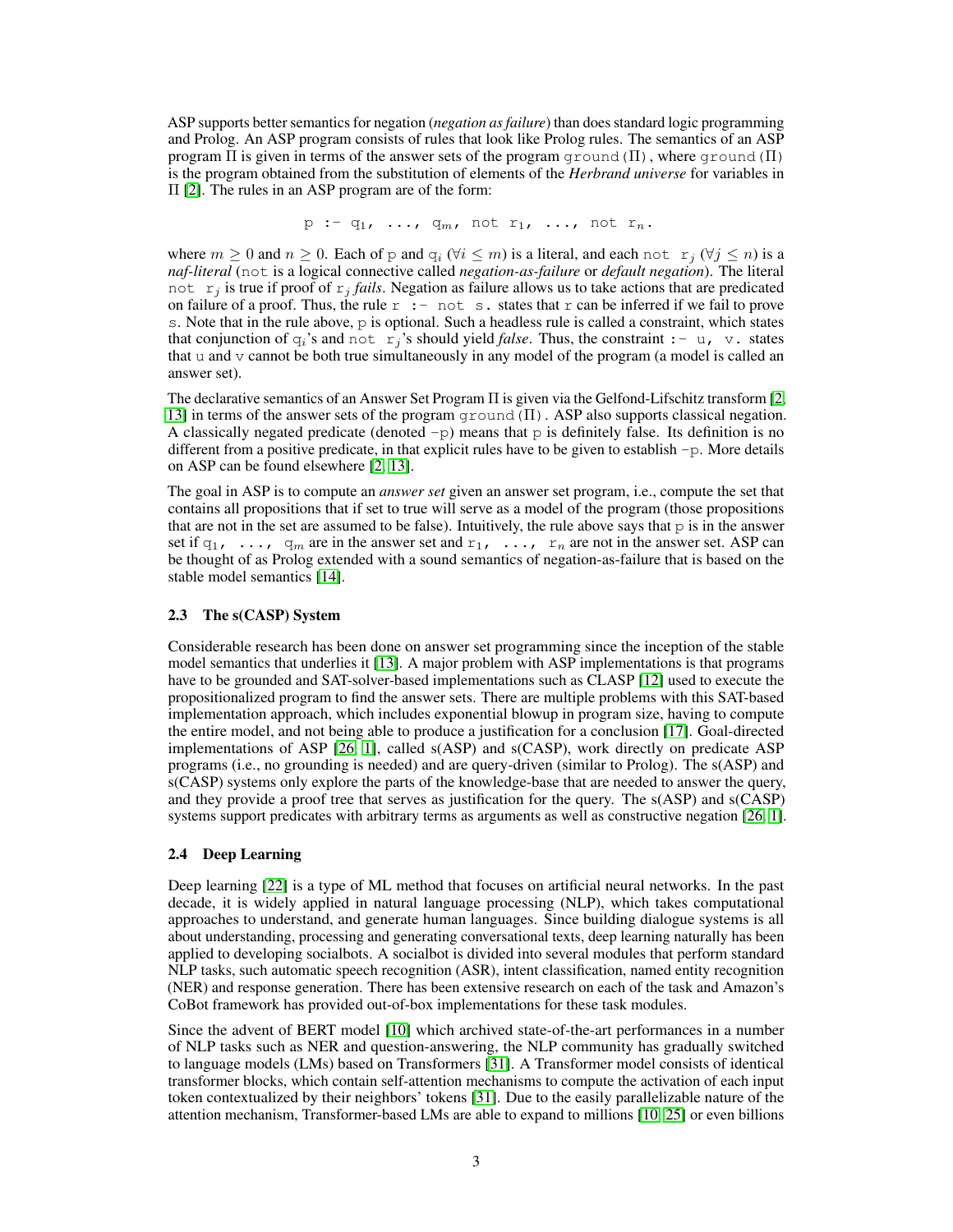[\[28\]](#page-20-2) of parameters, so that a newly released model may top the NLP benchmark leaderboards every a few months. As a result, a typical usage of these LMs is to take a top-performing LM and fine-tune it for various tasks.

Despite the great success of the deep learning models such as Transformer-based LMs on standard NLP tasks such as ASR and NER, applying large LMs on dialogue systems faces some challenges. One of the problems is that deep learning models are used as black box with few efficient technique to control the output. As a result, the deep learning lacks consistency and the outputs are less predictable than rule-based systems. Another issue is that deep learning approach requires large datasets, long training and inference time and high computational budget. All these issues discourage us entirely relying on deep learning approaches.

## 3 CASPR Design Philosophy

Our philosophy is to design a socialbot that emulates, as much as possible, the way humans conduct social conversations. Humans employ both learned-pattern matching (e.g., recognizing user sentiments) and commonsense reasoning (e.g., if a user starts talking about having seen the Eiffel Tower, we infer that they must have traveled to France in the past) during a conversation. Thus, ideally, a socialbot should make use of both machine learning as well as commonsense reasoning technologies. Our goal is to use the appropriate technology for a task, i.e., use machine learning and commonsense reasoning for respective tasks that they are good at. Machine learning is good for tasks such as parsing, topic modeling, and sentiment detection while commonsense reasoning is good for tasks such as generating a response to an utterance. In a nutshell, we should use machine learning for modeling *System 1* thinking and commonsense reasoning for modeling *System 2* thinking [\[21,](#page-19-12) [16\]](#page-19-5). We strongly believe that intelligent systems that emulate human ability should follow this approach, especially, if we desire true understanding and explainability.

A human must possess at least the following three skills in order to hold an engaging social conversation: (i) understand and "process" what a user is saying, (ii) plan a conversation strategy, generate responses and pivot through various topics, and (iii) be able to acquire new knowledge for future conversation, e.g., by reading up on a topic. A successful socialbot must have these abilities as well. Thus, a socialbot must have the ability to understand what a user is saying. This entails syntactically parsing the utterance including performing NER and understanding its semantic content. Understanding semantic content of a user utterance is the toughest challenge. One could use a ML-based approach or a knowledge-representation-based approach. Our goal was to develop an approach based on knowledge representation and commonsense reasoning, as discussed earlier. A socialbot must also be able to understand a user's intent, his/her sentiments, as well as topics the user wants to talk about. These abilities are best realized through the use of machine learning technologies. a socialbot must also possess conversation planning skills: it (i) must understand how a conversation is organized, i.e., it must have a plan for holding a conversation, (ii) be able to generate a response, and (iii) be able to pivot topics as the conversation evolves. At a very high level, a social conversation can be thought of as discussing through a standard set of topics such as movies, books, music, sports, family, pets, etc., one after the other in some random order. Each topic should last for at least a few dialogs. Most people have an ingrained strategy in their mind for holding a social conversation when they meet a stranger at a party, for example. A socialbot must have a similar strategy at its core. Finally, just like a human, a socialbot must possess the ability to acquire new knowledge, i.e., gain knowledge of topics, for example, that may have been brought up by a user and that the socialbot knew nothing about. We next give details of how we realized each of these three abilities.

#### 3.1 Conversation Planning

CASPR's conversation planning is centered around a loop in which it moves from topic to topic, and within a topic, it moves from one attribute of that topic to another. Thus, CASPR has an *outer conversation loop* to hold the conversation at the topmost level and an inner loop in which it moves from attribute to attribute of a topic. The logic of these loops is slightly involved, as a user may return to a topic or an attribute at any time, and CASPR must remember where the user left off in that topic or attribute. For the inner loops, CASPR uses a template, called conversational knowledge template (CKT), that can be used to automatically generate code that loops over the attributes of a topic, or loops through various dialogs (mini-CKT) that need to be spoken by CASPR for a given topic.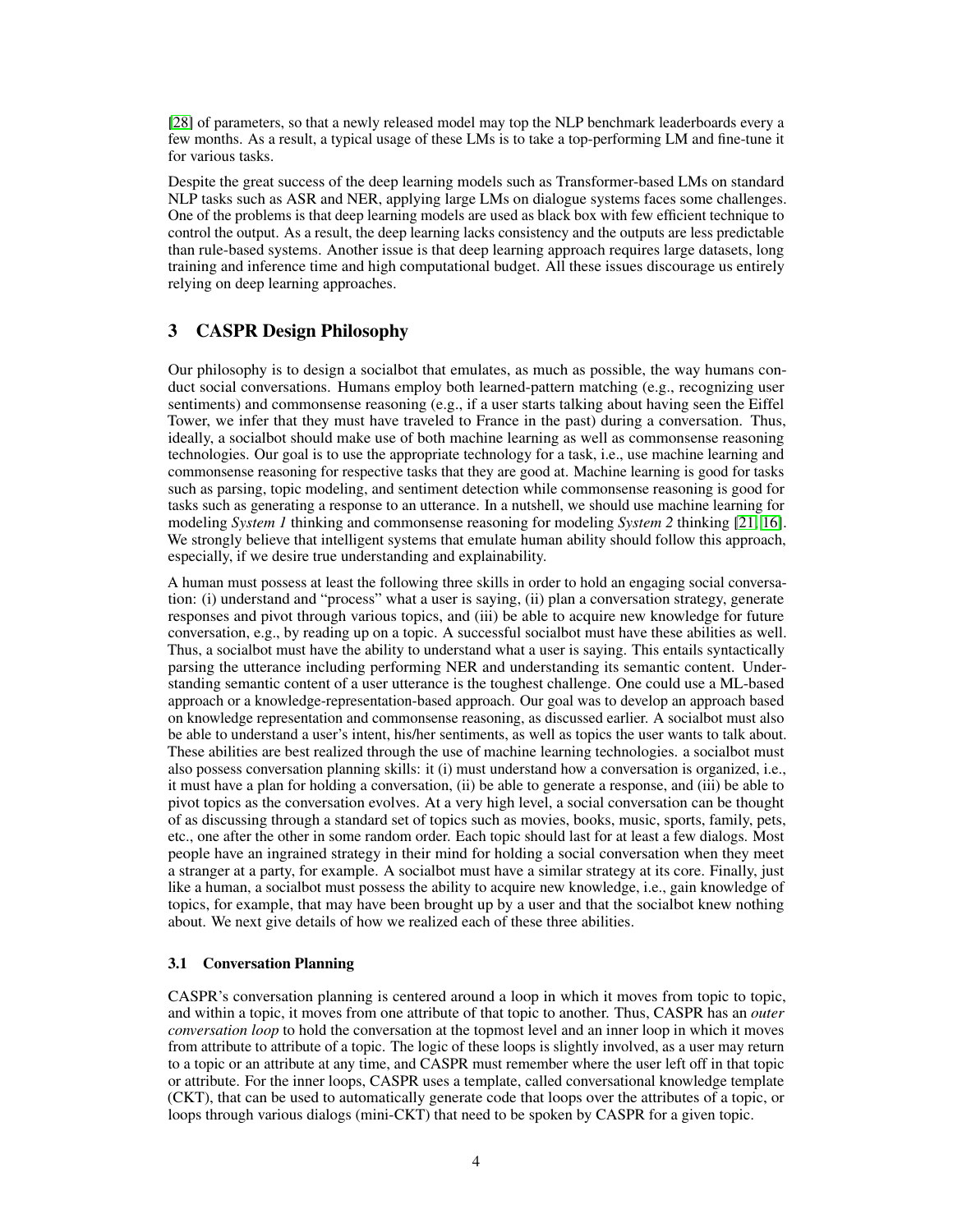Outer Conversation Loop: We designed an *outer conversation loop* that loops through a list of various topics. These topics are traversed in random order. In a casual social interaction with a stranger, we tend to use the following plan to hold a conversation. We cycle through various topics via dialogs, until we discover a topic of mutual interest. We spend a few dialog cycles on this topic of mutual interest, then we move on to the next topic, then to another topic, and on and on in an endless cycle. At any moment, the user can ask a random question, make an unrelated comment, or stop. CASPR's outer conversation loop is designed following this plan. This is illustrated in Figure [1](#page-4-0) below. Conversation topics currently include movies, books, music, sports, family, pets, food, travel, school, technology, etc. New topics can be easily added, as described later. The outer conversation loop can be thought of as an automaton that transitions between various states, where each state corresponds to a topic. Note that in Figure [1,](#page-4-0) each node is connected to every other node (not all the links are shown so as not to clutter the figure), as we can transition from any topic to any other topic. The orange dots represent a user utterance that is irrelevant to any of the topics and thus has to be handled by other response generators.



<span id="page-4-0"></span>Figure 1: Structure of the Outer Conversation Loop

Conversational Knowledge Template with Exceptions: For each topic, we need to have knowledge about that topic. For movies, books, and music, extensive databases are available that contain pertinent knowledge: IMDB for movies, Goodreads for books, and Spotify for music. For such topics where structured knowledge is available, we designed a system that when given information about a specific movie, book, or album, will find all the relevant additional information from the corresponding database and use that information for holding a conversation about that topic. For example, if we know that a user's favorite movie is Titanic, then all the information about Titanic's actors, director, awards, movie-plot, etc., will be retrieved from IMDB. To facilitate holding a conversation about a given topic, we designed *conversational knowledge templates with exceptions* (CKT). A CKT allows us to hold conversations about a specific topic. The CKTs for movies, music and books are designed using the corresponding databases. The schemata for a movie CKT is shown in Figure [2.](#page-5-0) Each node represents conversation around the sub-topic that appears as the node label (default behavior). If the user utterance is not related to that sub-topic, the exception handling mechanism (represented by orange dots) is invoked and an appropriate response generated depending on if the user asked a question, or spoke an utterance not related to the sub-topic. Note that our pivoting strategy (see later) will take us from one node (sub-topic) to another random node. Because we can transition from any node in the movie-CKT to any other, the movie-CKT is really a complete graph with every node connected to every other node.

For all other categories, where an extensive database is not available, we hard-wire the conversation. We call this hard-wired conversation, a mini-CKT. Mini-CKTs can be designed very rapidly. Mini-CKTs provide us a mean for rapidly adding knowledge for specialized topics. We show an example mini-CKT for the topic of "travel to Italy" below. Note that there are a total of five dialogs in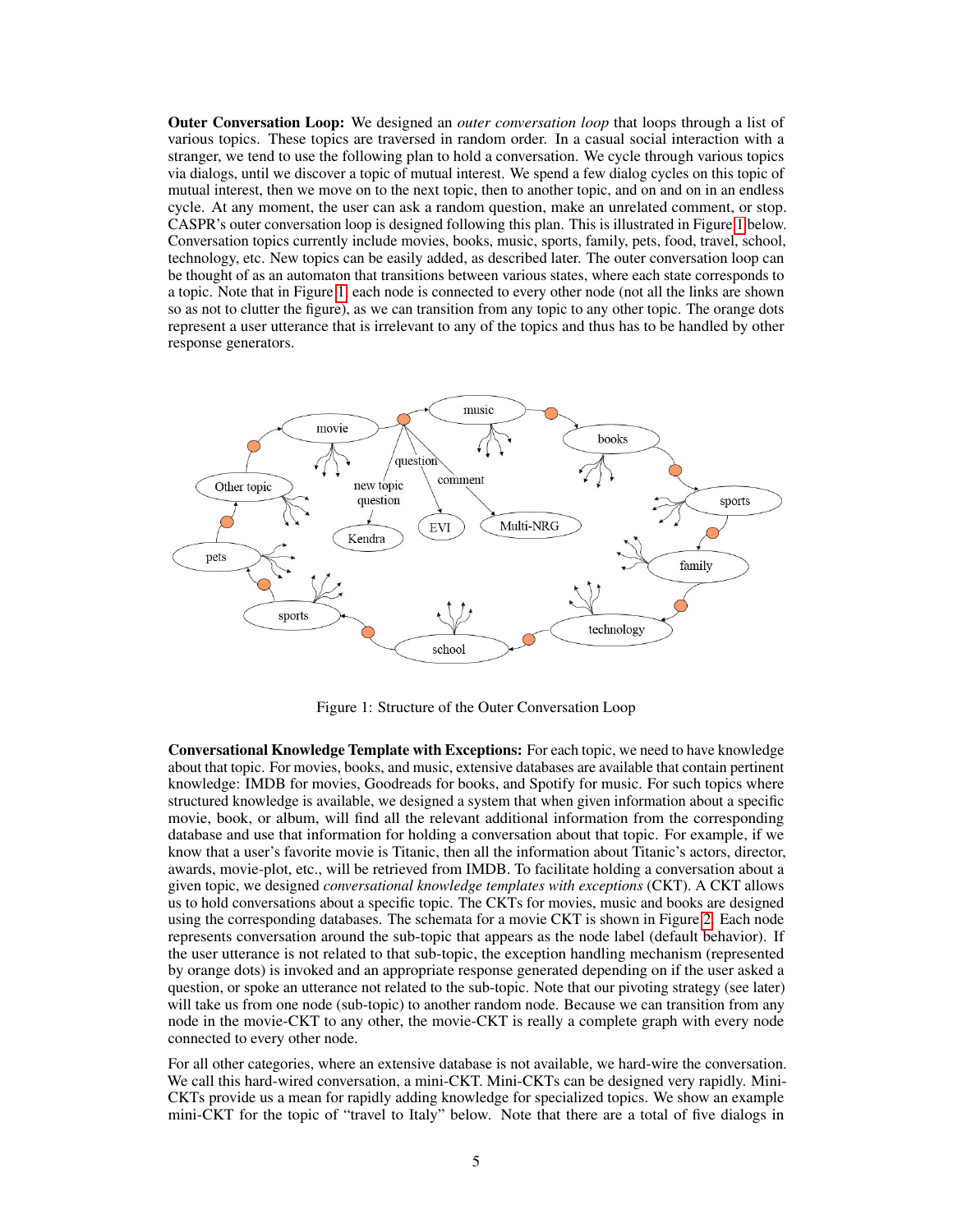the mini-CKT, and for each dialog, there are many ways for CASPR to say that dialog. CASPR will randomly choose one of them. Using a different rendering of a dialog each time it is invoked gives CASPR a more human-like feeling as humans do not utter the same words when they repeat a sentence (to conserve space, we do not show all the variants of CASPR's response in the travel mini-CKT below).



<span id="page-5-0"></span>Figure 2: Conversational Knowledge Template with Exceptions

```
Dialog 1:
    1. Do you like to travel?
    2. If I could travel, I would explore the world. What about you?
               Do you like traveling?
    3. .....
Dialog 2:
    1. Good. My favorite place is Italy. Which country is your favorite
         for travel?
    2. Great. I would definitely visit Italy. Wonderful sights to visit.
         Do you agree?
    3. .....
Dialog 3:
    1. Italy has wonderful food too. I would eat the gelato icecream
        every day. Wouldn't you?
    2. The cuisine in Italy is also great. Mouth-watering desserts such as
       Tiramisu. Don't you agree?
    3. .....
Dialog 4:
    1. Aside from visiting the wonderful cities, I'd like to
        explore the countryside where wine is made. Wouldn't you?
    2. Italy has so much history, like the Coliseum is 2000 years
        old. I would like to see it. Would you want to visit the Coliseum?
    3. .....
Dialog 5:
    1. France is also one of my favorite places, especially Paris with its
       Eiffel tower. Which country would you want to go to?
    2. I would also like to visit France, with all its museums and palaces.
        What's your favorite country to visit?
    3. .....
```
Note that in the last dialog, we asked about the user's favorite country to visit. If we can pick up that country from the user's response through syntactic analysis, then we can invoke the mini-CKT for travel to that country, if we have one. If we don't have a mini-CKT for that country, the outer loop will transition to another conversation topic. Note also that the code that implements a min-CKT can be automatically generated from a high-level specification of the dialogs (discussed later).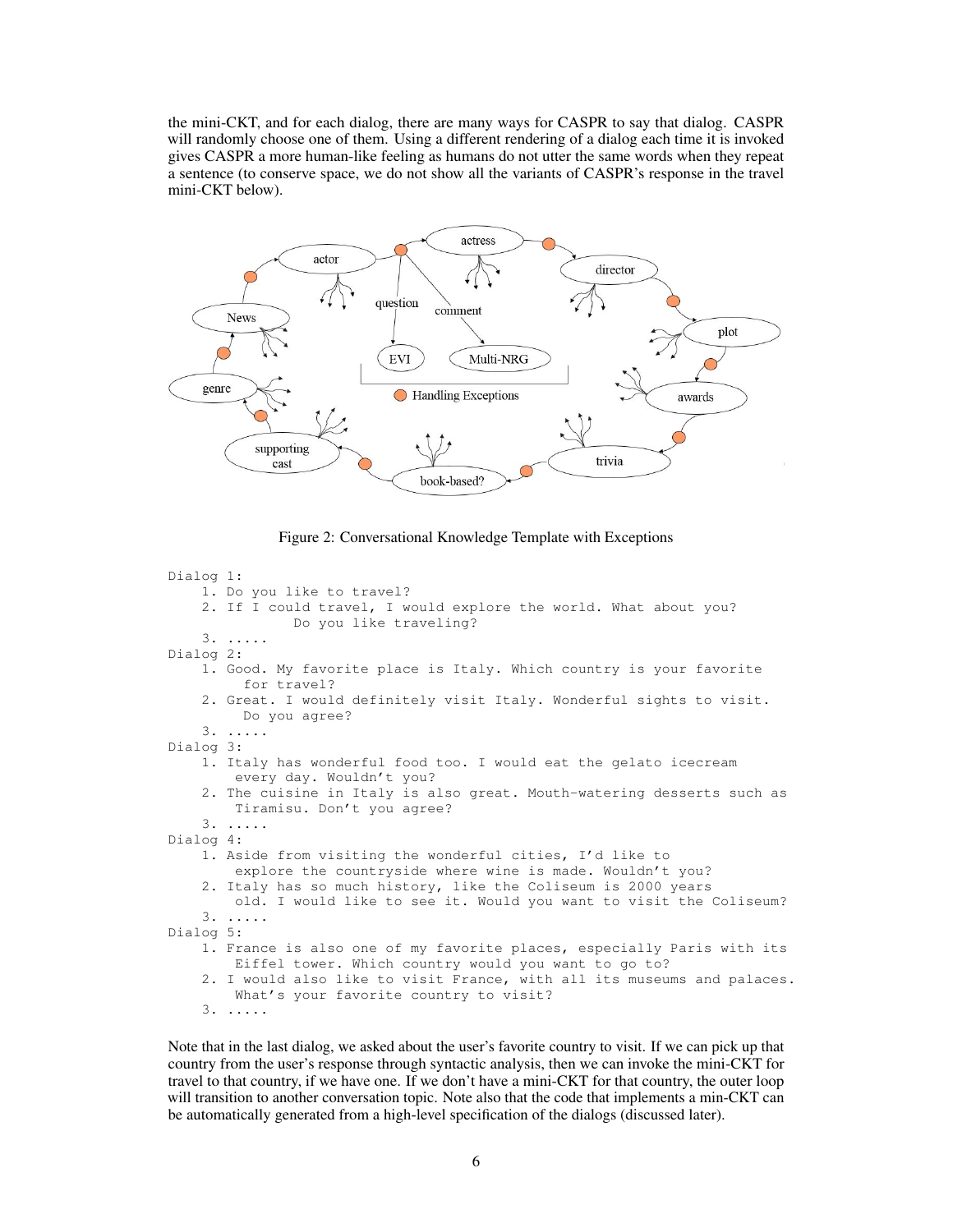Pivoting Conversation Topics: In actual conversations between people, we pivot from one sub-topic to another sub-topic within the conversation's current topic. For example, while discussing the movie Titanic, we may talk about its various attributes—actors, actresses, director, genre, plot, awards, trivia, etc.—then *pivot to* another popular movie in which one of the actors has also acted or which the director has also directed. For example, while talking about Titanic's director James Cameron, we may pivot to another one of his well-known movies such as Avatar. Our conversation will then drift towards this new movie. We may talk for a few minutes about Avatar, and then pivot to another movie related to Avatar via its genre this time (e.g., talk about another popular science fiction movie such as Wall-E). A socialbot must have a topic pivoting strategy; CASPR's pivoting algorithm is based on using the attributes of a topic.

Response Generation: Ideally, CASPR should "understand" a user's utterance (i.e., map the semantics of the spoken sentence to *knowledge*) just as a human does. CASPR should then use that knowledge to find related information or draw new inferences and use them for further advancing the conversation. CASPR's original goal indeed was to represent this knowledge in ASP and then draw new inferences [\[5,](#page-18-1) [4,](#page-18-2) [23\]](#page-19-2). However, due to the diversity of topics involved and the amount of effort needed to model commonsense knowledge, we had to weaken this goal. Instead of "understanding a user's response, we designed the CKTs and miniCKTs in such a way that we could anticipate what the user would say. Essentially, this meant that CASPR's response almost always ended in a question that the user had to answer. Thus, if the user went along with these questions, then a reasonably smooth conversation resulted. As long as a user's responses were judged to be within the topic being pursued or neutral (e.g., phatic), then CASPR will stay within that topic. If a user asks a question, then the EVI question answering module that is part of the CoBot framework is invoked and the question answered. For any other response from the user, i.e., off-topic and non-question, the Multi-NRG module (see later) is invoked to obtain a response.

#### 3.2 Understanding User Utterances

As discussed earlier, an effective socialbot should be able to "understand" user utterances. This entails syntactic parsing as well as semantic mapping to a knowledge representation language such as ASP. The ASP representation can then be used for making further inferences along with additional commonsense knowledge [\[5,](#page-18-1) [4\]](#page-18-2). For example, if the user says "Tom Cruise is my favorite actor," then from this knowledge, plus the commonsense knowledge that people who like an actor also like their movies, we should be able to infer that the user also likes Tom Cruise movie such as Top Gun. A socialbot that operates like a human must have this capability, however, there are many challenges in achieving this goal. We are assiduously working towards that goal [\[23\]](#page-19-2), however, at the moment, we have to approximate this knowledge as discussed in the previous section. We craft the conversations carefully (through CKTs and mini-CKts) so that we can anticipate what the user is going to say. At present CASPR uses tools such as EVI [\[30\]](#page-20-3) and PD-NRG [\[18\]](#page-19-13) for response generation, so it does rely on machine learning-based tools. These ML-based tools do not really understand the content of the user utterance, rather language models based on machine learning technologies are used for generating responses.

We also use keyword matching to guess what a user is saying. For example, if we find the word "dog" in a user utterance, we guess that the user may be interested in talking about dogs and possibly pets. So CASPR will invoke the mini-CKT for a pet.

We also need to understand a user's sentiment and the broad topic of her/his utterance. For this, we use machine learning technologies and language models. Machine learning technologies are ideal for understanding user sentiment and inferring the topic a user wants to talk about, as humans use their intuitive knowledge and their pattern matching abilities for this purpose. Thus, following our philosophy, ML-based tools will be an ideal fit.

#### 3.3 Ability to Learn New Knowledge

A successful socialbot should be able to learn/ingest new knowledge. In CASPR, this can be accomplished in two ways:

• When a new topic is encountered, a new mini-CKT related to that topic can be added. This is however a tedious task because the number of topics can be quite large since we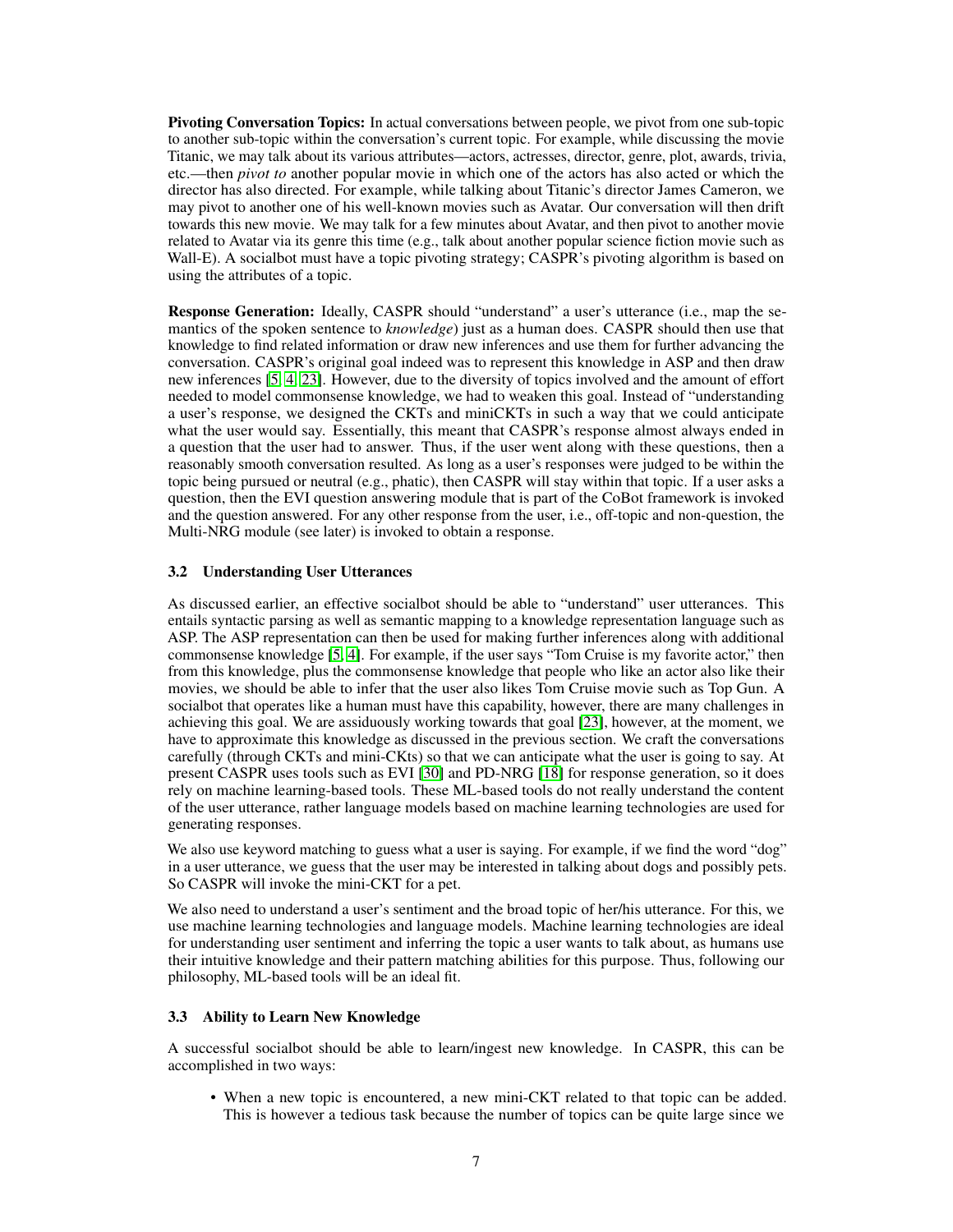can potentially add a mini-CKT about every narrow topic. The burden of adding a new mini-CKT is reduced by automatically generating the code that implements it, given its high-level specification.

• Use the Amazon Kendra service [\[29\]](#page-20-4) to add this knowledge. This technique is more scalable as all that is needed is a textual description of the topic and the Kendra service can answer questions against this text after processing this text. The topic modeling module has to be enhanced to recognize the new topic added.

## 4 System Architecture

Our CASPR open-domain chatbot is built atop Amazon's CoBot framework [\[11\]](#page-19-14) that provides a seamless integration of AWS with Alexa Skills Kit (ASK). CoBot is event-driven and it works as a AWS Lambda function in the backend of Alexa Skill (running on ASK). The framework not only helps a developer to quickly build an initial chatbot by using the provided tools, libraries, and base models, but also handles the load balancing and scaling of the components.

In this section, we explain CASPR's architecture in detail along with the key components. CASPR is made up of seven unique task-based modules that are responsible for creating the seamless end-to-end conversation pipeline for a open-domain chatbot. The unique tasks for each modules are as follows: (i) identification of the dialog intent, (ii) speech to English text conversion, (iii) NLP feature extraction from the text, (iv) controlling the conversation using the extracted features as well as handling the conversation's sensitivity, (v) crafting the responses based on the topic leveraging external knowledge, (vi) converting the English text response back to speech, and (vii) storing internal processing data in addition to conversation-specific information. Figure [3](#page-7-0) shows CASPR's architecture. The seven modules are labeled, respectively, global intent handler, automatic speech recognizer (ASR), feature extractor, dialog manager, response generator, response builder, and state manager. For the global intent handler, ASR, and the response builder modules, we rely heavily on the out-of-the-box tools that come with the CoBot framework and ASK. Our main contribution lies in the feature extraction, dialog management, and the modified/new response generators.



<span id="page-7-0"></span>Figure 3: CASPR Architecture

#### 4.1 Global Intent Handler

The main job of the global intent handler is to decide whether to end the conversation or continue based on a user utterance. Also, it is responsible for providing the welcome phrase for the bot when a conversation starts. CASPR uses the CoBot's out-of-the-box global intent handler that processes a user's utterance and returns the welcome phrase (if any) and the end-session-flag (true/false).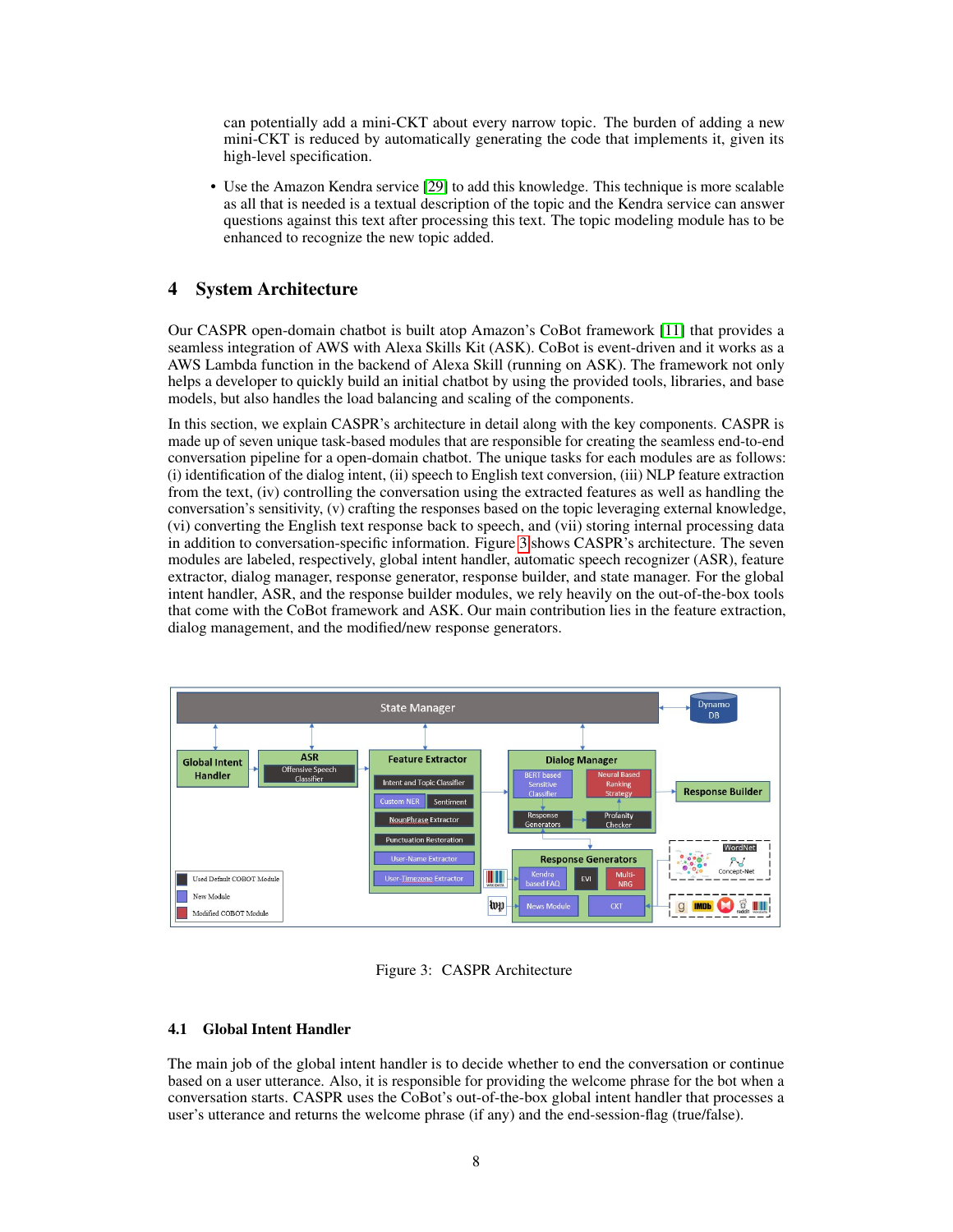#### 4.2 Automatic Speech Recognizer (ASR)

The built-in Alexa's ASR service has been used in CASPR to translate the user utterances to English text. From our experience with the ASR service, and by manually checking the real public conversations, we found that it really performs well when the utterances are short. The error starts increasing when the utterance length increases. Also, errors appeared in handling joined words such as 'butter' + 'milk' = 'buttermilk', where all three words have different meanings. These types of joined words do not occur in a conversation frequently, so this issue arises rarely. From the current conversation experience, we have found that the average length of user utterances is normally small, so ASR errors are not greatly noticeable. However, ASR errors increase when the conversation becomes complex. We will pursue this issue of noisy transcription and error correction in ASR as part of our future work. Our plan is to manually annotate the mislabeled ASR cases to create a dataset that we can use along with the topical-chat dataset [\[15\]](#page-19-15) to train a supervised neural model that will post-process the ASR output and correct it.

#### 4.3 Feature Extractor

This module is solely responsible for extracting the features from user utterances and that are used later in understanding the utterances. For the sentiment analysis, noun-phrase extraction, and punctuation restoration, we have used the CoBot framework's out-of-the-box tools. We did experiments with all different tools from the framework for the sentiment analysis and found that 'Valence Aware Dictionary and sEntiment Reasoner' (VADER) performs really well.

## 4.3.1 Intent and Topic Classification

Identification of user intent and the topic a user wants to talk about is very useful for generating an engaging and on-the-topic response. We have experimented with two different intent-topic classifiers. First, we used the ASK-based default classifier where the expected topic classes and the intent classes are defined inside our ASK skill. This classifier uses a rule-based algorithm and automatically classifies the intent and the topic. However, this approach has the drawback of interpreting each user input separately, which generates a lot of false positive classification. In other words, suppose a user has many rounds of conversation on the same topic but due to different phrases the user employs for each utterance, the topic classifier assigns a different topic to each utterance. This results in the generation of wrong bot responses as the dialog manager are misguided. Next, we tried the CoBot-provided The dialog-Act intent-topic classification that takes the discourse of the conversation as input, which performed much better. This classifier is a trained neural model that predicts the classes from only a given set of 11 topics and 11 intents. Classification using this method is higher level (in the sense of being more abstract) in comparison with the JSON-based classifier, however, it gave rise to our *outer conversation loop* idea.

#### 4.3.2 Knowledge-driven Named Entity Recognition

Although the named entity recognition (NER) module provided by Amazon generally performs well on recognizing common named entities, it sometimes fails in recognizing specific entities such as particular movie names when we attempt to understand user utterances. Therefore, we developed additional mechanisms to increase the recall of NER. Since, initially, we limited ourselves to a limited number of topics, such as movies, music, books, we built a NER module for each such topic. Due to our limited budget for GPUs for computing neural network-based NER models, we chose a lightweight information retrieval approach from pre-collected entity corpus augmented with some speed-up techniques.

Overall Procedure: We first collect entity names from datasets that contain entity information from publicly available websites such as IMDb or Kaggle. Then we perform string matching of the collected entity names with user utterances to extract candidate named entities. We leverage some techniques described below to improve the matching performance. We rank the candidate entities by each of their corresponding attribute that reflects the likelihood of them being mentioned by users. For example, we use the number of votes attributed to rank the candidate movie names.

Entity collection: We choose several most frequently mentioned conversation topics that require NER and implement one NER module for each of these entity types. As Table [1](#page-9-0) shows, we extract movie, movie actors, books, book authors, music, music artists, video games as well as sports,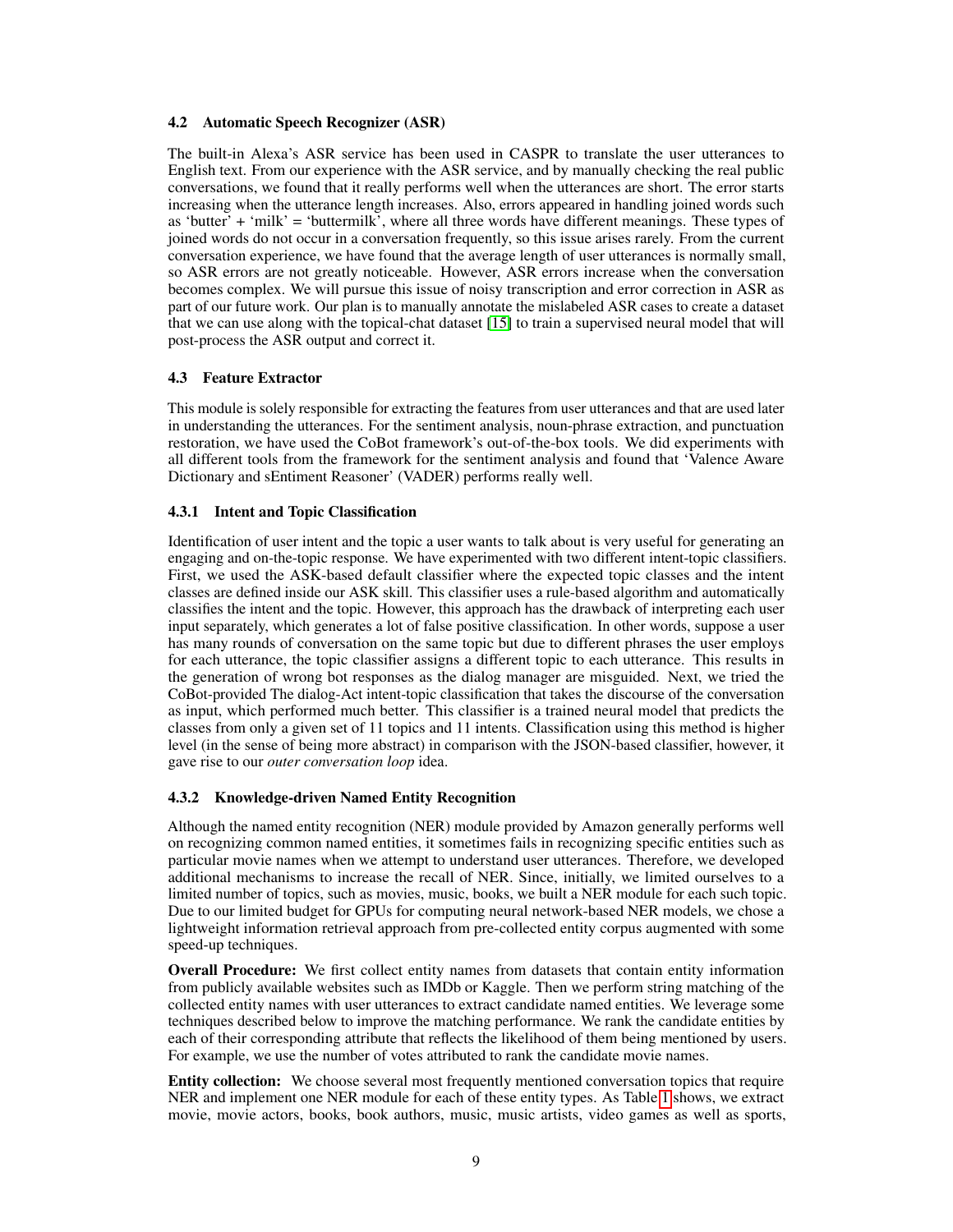| <b>Topic</b>      | <b>Entity Type</b>            | <b>Ranking attribute</b> | <b>Source</b>                          |  |
|-------------------|-------------------------------|--------------------------|----------------------------------------|--|
| Movie             | Movie                         | Number of votes          | <b>IMDb</b>                            |  |
| Movie             | Movie actor name              | Sum of votes of          |                                        |  |
|                   |                               | movies starred in        | <b>IMDb</b>                            |  |
| <b>Book</b>       | <b>Book</b>                   | Ratings count            | Goodreads-books <sup>2</sup>           |  |
| <b>Book</b>       | Book author                   | Sum of ratings           |                                        |  |
|                   |                               | count of works           | Goodreads-books                        |  |
| Music             | Music                         | Popularity               | Spotify dataset <sup>3</sup>           |  |
| Music             | Music artists                 | Sum of popularity        |                                        |  |
|                   |                               | of works                 | Spotify dataset                        |  |
| Video games       | Video game name               | Number of votes          | <b>IMDb</b>                            |  |
| American football | American football player      | Experience               | NFL statistics <sup>4</sup>            |  |
| American football | American football team        | N/A                      | <b>NFL</b> statistics                  |  |
| Soccer            | Soccer player                 | Rating                   | Soccer players statistics <sup>5</sup> |  |
| Soccer            | Soccer club                   | Sum of player ratings    | Soccer players statistics              |  |
| Basketball        | NBA player                    | Minutes of play          | <b>Basketball Players</b>              |  |
|                   |                               |                          | Stats per Season <sup>6</sup>          |  |
| Basketball        | NBA team                      | N/A                      | NBA official site $7$                  |  |
| Baseball          | Baseball player               | Points won / points max  | Baseball databank <sup>8</sup>         |  |
| Baseball          | MLB team                      | N/A                      | List of MLB teams <sup>9</sup>         |  |
| Tennis            | Tennis player<br><del>.</del> | Winner rank              | WTA/ATP Tennis Data <sup>10</sup>      |  |

<span id="page-9-0"></span>Table 1: Entity collection

including American football players and teams, soccer players and clubs, NBA players, and teams, baseball players and teams, and tennis players from publicly available datasets.

**Building Search Index:** We prepare a search index implemented by Python Dictionary that supports fuzzy search. First, converting each entity to spoken English by removing punctuations, normalizing numerals (Arabic and Roman) to English, and reversing abbreviations (e.g. Mr. to mister). Then we build the entity retrieval index by tokenizing each N-gram entities to k-gram tokens ( $k \in 1, 2, ..., N$ ) and map each of the tokens to the original entity name to allow partial matching. Additionally, we also support keys with singletons to retrieve plurals and keys with missing stop-words. To reduces the false positive results, we only keep those k-gram keys with  $k/N \geq 0.5$ .

Named Entity Retrieval: During each run of named entity retrieval, user utterances are normalized and tokenized into a set of k-gram tokens ( $k \in 1, 2, ..., N$ ). We ignore certain words with Part-of-Speech tags such as {WP, PRP, VB}. We use these k-gram tokens as keys to retrieve candidate entities from the prepared search index. For each of the normalized entities, we compute its longest common sub-sequence with the normalized user utterance. We use the output sub-sequence to compute the matching score S, which is the proportion of the matching string length to the candidate entity length. Finally, we rank the candidate entities by considering  $S$ , length of the candidate entity  $L$ , and ranking attribute R shown in Table [1](#page-9-0) with the heuristic functions  $h_{IMDB}$  for movie and video games, and h for other applicable topics:

$$
h = S \times \sqrt{L} \times \sqrt{R}
$$

$$
h_{IMDB} = S \times \sqrt{L} \times \log R
$$

<span id="page-9-1"></span><sup>1</sup><https://www.imdb.com/interfaces/>

<span id="page-9-2"></span><sup>2</sup><https://www.kaggle.com/jealousleopard/goodreadsbooks>

<span id="page-9-3"></span><sup>3</sup><https://www.kaggle.com/yamaerenay/spotify-dataset-19212020-160k-tracks>

<span id="page-9-4"></span><sup>4</sup><https://www.kaggle.com/kendallgillies/nflstatistics>

<span id="page-9-5"></span><sup>5</sup><https://www.kaggle.com/antoinekrajnc/soccer-players-statistics>

<span id="page-9-6"></span><sup>6</sup><https://www.kaggle.com/jacobbaruch/basketball-players-stats-per-season-49-leagues>

<span id="page-9-7"></span><sup>7</sup><https://www.nba.com/teams>

<span id="page-9-8"></span><sup>8</sup><https://www.kaggle.com/open-source-sports/baseball-databank>

<span id="page-9-10"></span><span id="page-9-9"></span><sup>9</sup>[https://www.ducksters.com/sports/list\\_of\\_mlb\\_teams.php](https://www.ducksters.com/sports/list_of_mlb_teams.php)

<sup>10</sup>[https://www.kaggle.com/taylorbrownlow/atpwta-tennis-data?select=](https://www.kaggle.com/taylorbrownlow/atpwta-tennis-data?select=KaggleMatches.csv) [KaggleMatches.csv](https://www.kaggle.com/taylorbrownlow/atpwta-tennis-data?select=KaggleMatches.csv)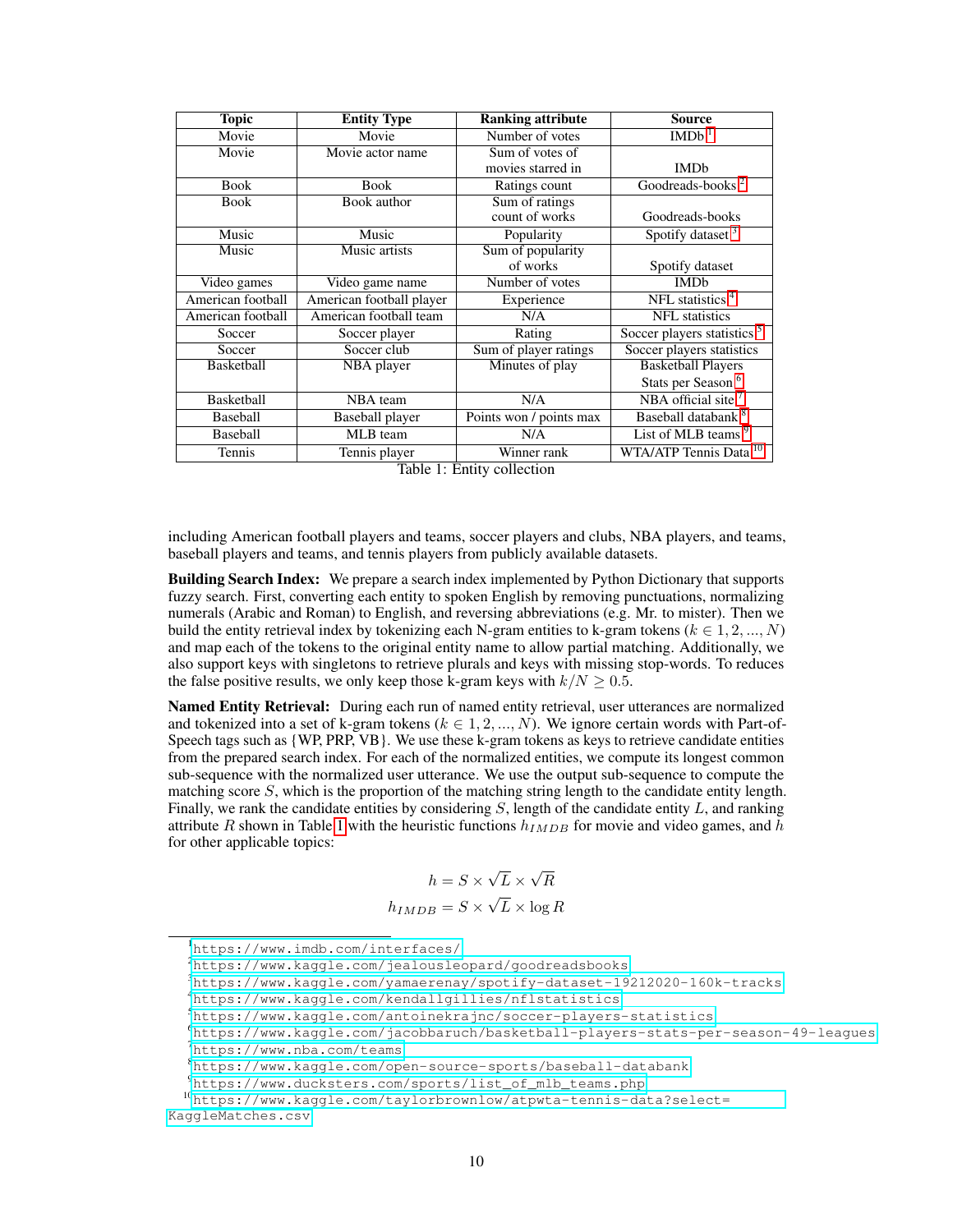To our best of our knowledge, there is only one movie-related NER dataset that is applicable to our NER modules <sup>[11](#page-10-0)</sup>. We evaluated our movie title NER and movie actor NER modules on the test and obtained the recall of 0.633 and 0.607, respectively. More annotated NER corpora are needed for improving the results.

## 4.3.3 User's Name and Timezone Extraction

A socialbot is like an AI friend and we all want our friends to remember us. To memorize someone we start from his/her name and then we gradually collect their personal preferences as we talk more and more with them. Also, we always like our friends to remember our choices. So, to provide a personalized experience for returning users, CASPR asks the users their name and stores it in the Dynamo-DB with the unique user's device ID. At anytime later, if the user initiates another conversation with CASPR, it greets the user with his/her name. This definitely gives a good conversation experience to the user, as reflected in the results. Our future plan is to store the user's topic preferences and all the likes/dislikes. Using this information, we can train a supervised model to predict the topics that the user would want to talk about.

Similarly, CASPR is also capable of greeting a user based on the current time in his/her timezone (morning, afternoon, evening). Given a device ID of a user, CASPR can fetch the current timezone of the device leveraging the Alexa API. Then it uses a python library of timezone called Pytz to get the current time. We were also planning to have a conversation based on the current weather. However, due to the privacy policy, we could not access a user's current location.

## 4.4 Dialog Manager

This is the brain of the system, which controls the conversation. It starts with identifying sensitive user responses, if it gets any then it returns canned responses to mitigate the tension and to keep the conversation going. Otherwise, it invokes the response generators based on the intent and the topic. Also, it is responsible to filter the sensitive candidate responses and rank them using a rule or neural based ranking algorithm. Finally, it passes the bot response to the response builder. Following are the details of these components.

## 4.4.1 Sensitive Utterance Filtering

According to the Alexa Prize regulations, the bots are obligated to filter out not only offensive utterances but also potentially sensitive utterances related to alcohol, disability, finance, law, emergency, medicine, politics, psychology, religion, sex, society, and violence. We came up with a comprehensive black list of sensitive phrases in the categories above. However, it is usually overkill to treat every single utterance that includes these words as a sensitive utterance. For example, users become frustrated when the bot refuses to continue the conversation because "James Bond" was mentioned and bond is a financial term. Therefore, our work on sensitive utterance filtering mainly focused on relaxing the filtering condition to mitigate the problem of a high false-positive filtering rate.

White-listing: The most intuitive solution is white-listing those sensitive phrases that are not semantically sensitive in utterances. We manually curated these phrases from the recorded conversation history. Some example phrases are "share", "oh my god" and "Chinese food". We also white-list COVID-19 related phrases and process COVID-19 related utterances in our COVID module.

Factual questions: Inspired by [\[27\]](#page-20-5), we replicate their solution by training a RoBERTa-base model [\[25\]](#page-19-11) on a simplified version of a dialog act dataset as a binary classification problem to predict whether a question utterance is a factual question or an open-ended question. We regard all factual questions as non-sensitive to reduce false-positive sensitive predictions.

Named Entity as an Atomic Phrase: Finally, we leverage the NER modules to extract named entities from the user utterances and treat them as atomic phrases during matching sensitive phrases. This approach is particularly useful for the cases such as "James Bond", where the token "Bond" as a part of the atomic named entity no longer matches the financially sensitive word "bond".

Short Jokes: In conversations, joking is a good strategy to ease tensions. We also observe that some users voluntarily request jokes. In order to avoid being classified as a sensitive response, we manually

<span id="page-10-0"></span><sup>11</sup><https://groups.csail.mit.edu/sls/downloads/movie/>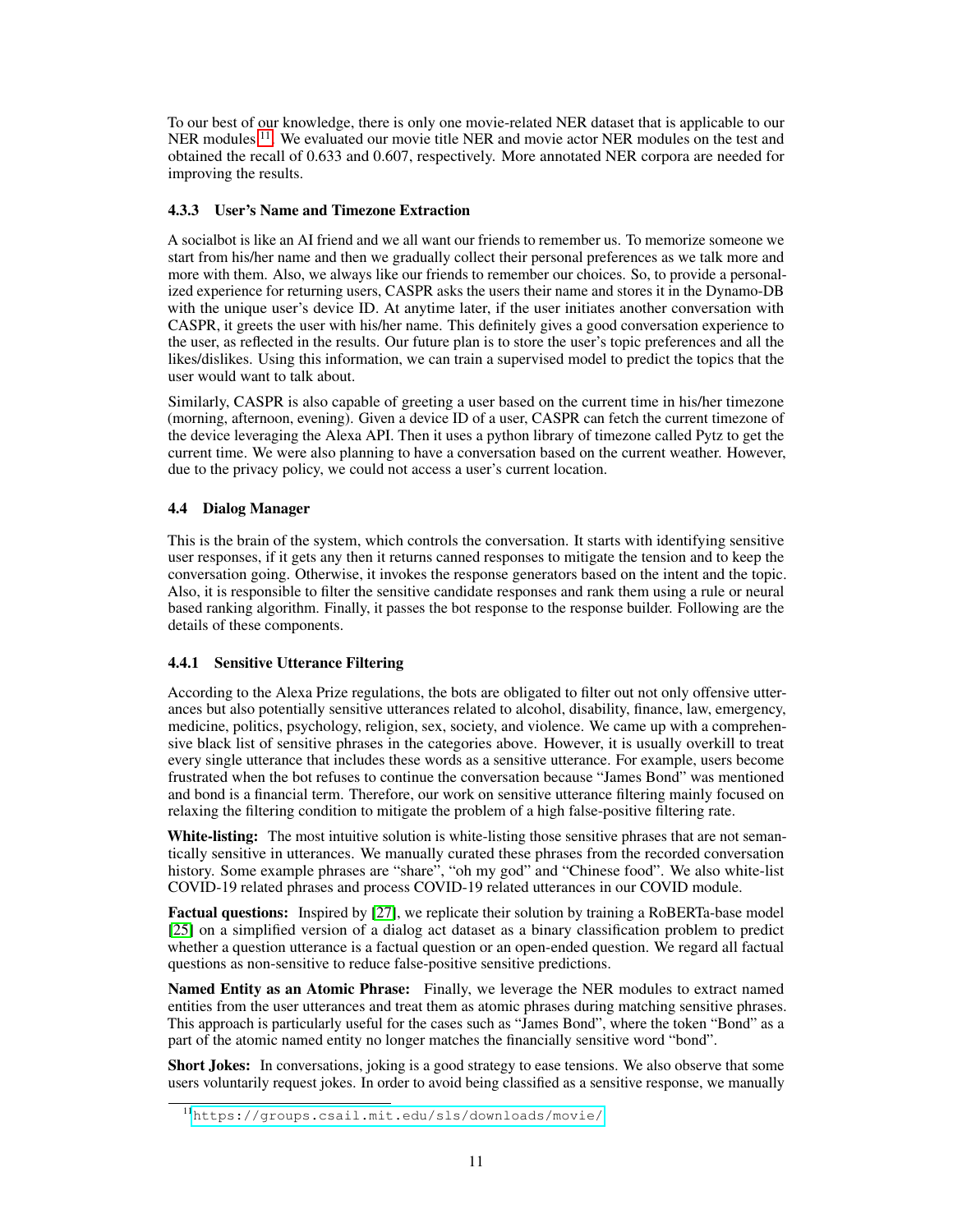collect 272 clean and harmless jokes for kids online  $12 \times 13$  $12 \times 13$  $12 \times 13$ . All these jokes are in question-answer pairs that do not require particular contexts. Since we are discouraged by the Alexa Prize organizers to build stand-alone joke modules, we only respond with jokes to users when we detect consecutive offensive utterances from users to ease the tension.

## 4.4.2 Ranking Strategy

Within the CoBot framework, we have several response generators for different tasks: EVI (response generator for factual question answering), NRG (trained for generic conversation), and sensitive response generator (response for predefined sensitive questions). Meanwhile, we also added some custom response generators for other topics, e.g., the news module, movie CKT module, and mini CKT modules. As a result, CASPR generates multiple responses for a user utterance, however, only one of them should be used as a reply. Thus, the response candidates need to be ranked so that the best one can be returned. We exploited two kinds of ranking strategies in our bot: a neural-network-based ranking strategy and a rule-based strategy. The rule-based ranking strategy in CASPR ranks the result based on the intent and topic, e.g., if a user asks for some news about football, the result from the news module would rank higher than sports CKT. So, for each intent and topic, we created a dictionary to store the prioritized list of response generators. In other words, CASPR chooses the response whose response generator has higher priority based on the intent and topic of the user utterance. During our testing, we also found that the rule-based system may not always perform well as the intent and topic classification is not 100% accurate. For this reason, as a fallback mechanism, we rely on the neural-network based ranking strategy. A neural-network-based API, that is included in the CoBot framework, yields a set of metrics to indicate whether a response is good for a user's utterance. The 5 result components from the API are "comprehensible", "interesting", "engaging", "erroneous", and "on topic". CASPR employed a polynomial equation which includes all the components to rank the candidate responses. The coefficient of the variables in the polynomial equation has been decided based on experimentation by our team.

## 4.5 Response Generators

Response generator is the module responsible to act upon the dialog manager's input and returns candidate bot response(s). This module is made up of multiple task specific response generators. One or many response generators are activated based on the topic and user's intent and return prospective responses. For example, we have used the CoBot's out-of-the-box response generator - EVI as a general question-answering tool that deals with the user's question intent. We have added/modified a number of response generators to provide an appropriate and engaging response to a user's utterance. These are described next.

#### 4.5.1 Extending Knowledge of CASPR using Amazon Kendra

We used the natural language question-answering capability of Amazon Kendra [\[29\]](#page-20-4) service as a strategy to increase the knowledge of CASPR. Amazon Kendra provides indexing capabilities on a wide variety of document formats. This idea works reasonably well where there is not many structured data available, such as the data we had available to build Movie CKT and Book CKT. We chose Covid-19 as the primary topic to return responses from Kendra. As Covid-19 contains much medically sensitive jargon, we white-listed the words associated predominantly with Covid-19 to allow CASPR to respond. To index Covid-19 topic, we used the already available CORD-19 Service [\[7\]](#page-18-6). CORD-19 is an index built on top of Kendra and is periodically updated with medical journal articles about Covid-19. The availability of Cord-19 offloaded the cost associated with maintaining a Kendra index on AWS. Nonetheless, we maintained an index of our own to add Wikipedia articles about topics or persons prompted by CASPR users. We also performed an analysis of how the EVI bot and the NRG bots respond to Covid related questions in comparison to the Kendra bot. We show the following table with questions ranging from very basic questions to questions of increasing technicality. Questions lower in the table are more technical.

<span id="page-11-0"></span><sup>12</sup><https://redtri.com/best-jokes-for-kids/slide/33>

<span id="page-11-1"></span><sup>13</sup><https://www.ducksters.com/jokes/>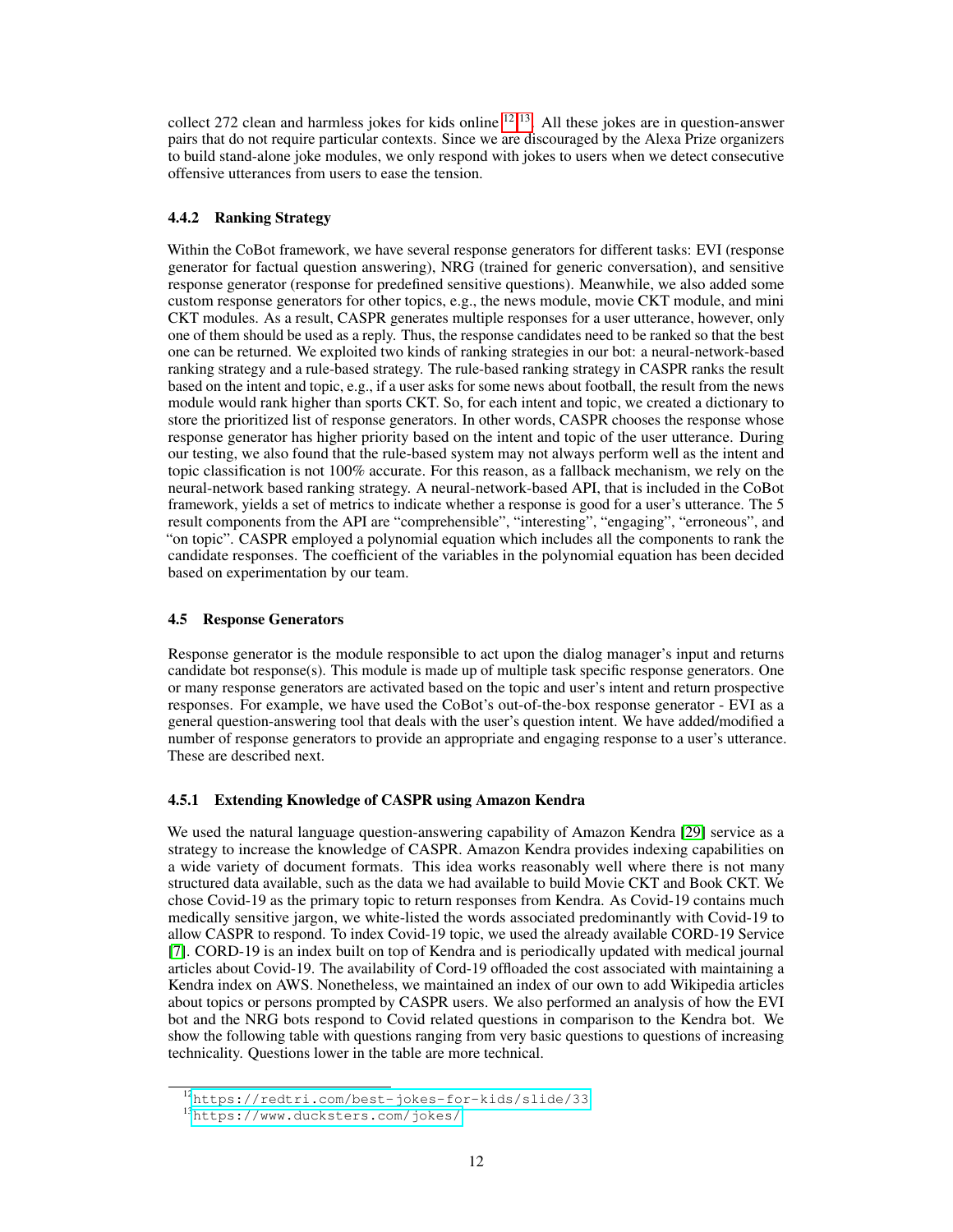| Question                                | EVI       | $Cord-19$ | <b>NRG</b>    |
|-----------------------------------------|-----------|-----------|---------------|
| Where did the virus originate?          | Correct   | No answer | No answer     |
|                                         | answer    |           |               |
| What are the symptoms for covid?        | Correct   | No answer | No answer     |
|                                         | answer    |           |               |
| Should I wear a mask?                   | No answer | No answer | No answer     |
| What is the efficacy of Pfizer vaccine? | No answer | No answer | Unrelated an- |
|                                         |           |           | swer          |
| What is the mrna vaccine.               | Correct   | Correct   | No answer     |
|                                         | answer?   | answer    |               |
| What is the cytokine storm for Covid?   | No answer | Correct   | No answer     |
|                                         |           | Answer    |               |

As the questions get technical, the Kendra bot provides correct answers. This is not surprising as the document indexed by CORD-19 are from medical journals. However, the EVI bot performs well on basic questions. Therefore, Kendra can be augmented with EVI to provided answers to more nuanced questions in a certain field/topic of interest.

Finally, we also intended to fetch trending topics from Twitter and index their news items into Kendra. However, having the knowledge in Kendra and ensuring a proper conversation about the knowledge are different problems. Guiding a conversation around a new topic such as the ones emerging on Twitter is non-trivial. Further, the sensitivity around a new topic was uncertain. Addressing these problems is part of our future work in the context of conversational bots.

#### 4.5.2 News Module

News Scraping and Storage: CASPR news module uses Washington Post News API as the main resource of news. CASPR uses Python scripts to get news periodically, then save them by using Elastic Search. Both the scripts and Elastic Search node run on EC2.

• *Get News*: CASPR news module gets 50 news daily by calling Washington Post news API. Since the news resource may contain news in other languages (e.g., Spainish, Italian, etc.), CASPR sets a filter that only allows English news to pass. CASPR may not able to pronounce special characters (e.g., #,  $\tau$ , etc.), these are also filtered out.

The news is classified into four categories: politics, sports, sci-tech, and business. CASPR uses a pre-trained content classification module to sort the news into each category. CASPR also generates two summaries (short, long) for each news, the short one has only 1 sentence while the long one has 3 sentences.

• *Saving News*: Each news will be saved by Elastic Search. Each news record has its id, content, short summary, long summary, category. News id is generated by the timestamp when it is recorded. The content is the JSON file provided by the news API, which contains the headline, body, publish time, resource, keywords, etc. The summaries and categories are generated by our pre-trained module.

News Query Handling: The news module returns results according to different queries. When there is no specific topic provided, such as "Tell me some news", CASPR will return a piece of random news. While a query with a keyword, for instance, "Tell me some news about baseball", CASPR needs to return a piece of news that is related to that keyword.

- *Random News Query:* When a topic-less query comes, the upper layer of CASPR will pass the news query with an empty topic value to the news module. After receiving the query, the news module will pick a random news item from the candidates, uniformly chosen from the four categories. If the chosen news cannot pass the offensive filter, the choosing process repeats. Otherwise, the chosen news is returned.
- *Keyword News Query* When a query comes with a keyword, the news module will receive a topic value (keyword). Then CASPR searches the keyword in Elastic Search, which returns all matched records. The news module then randomly picks one record, and if it passes the offensive filter, it is returned, otherwise, another piece is randomly chosen.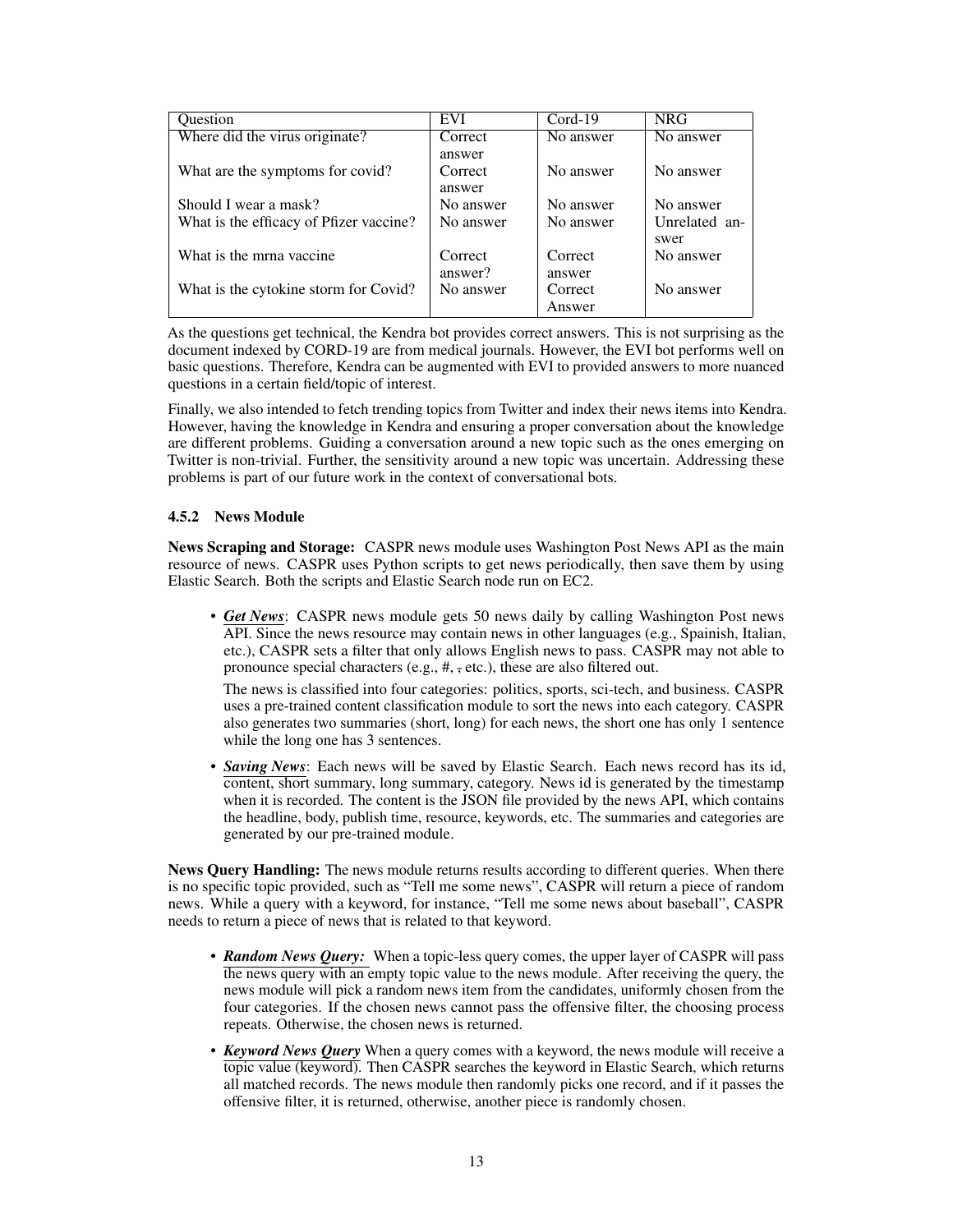Algorithm 1 Movie CKT response generator

<span id="page-13-0"></span>Input: CF: change movie flag Input:  $movie_{current}$ : current movie **Input:** question<sub>last</sub>: last question **Input:**  $stack_{topic}$ : topic question stack Output: *response to user* 1: procedure MOVIECKTRG 2:  $topics \leftarrow [ACTOR, DIRECTOR, PLOT, REVIEW, RATING, AWARD, TRIVIA]$ 3: **if** movie<sub>current</sub> is null **then**<br>4: movie<sub>current</sub>  $\leftarrow$  random 4:  $move_{current} \leftarrow random(movies_{seed})$ <br>5:  $stack_{tonic} \leftarrow shutf1e(topics)$  $stack_{topic} \leftarrow shuffle(topics)$ 6: end if<br>7: if  $CF$ 7: **if**  $CF$  is  $True$  **then**<br>8: **if** intent is  $YES$ 8: **if** intent is *YES* then<br>9:  $hras_{\text{Carsner}} \leftarrow$ 9: phrase<sub>answer</sub> ← answer(question<sub>last</sub>)<br>10: response ← answer(phrase<sub>answer</sub>) 10:  $response \leftarrow answer(phrase_{answer})$ <br>11: **end if** end if 12:  $move_{next}, phrase_{bridge} \leftarrow get\_next\_movie()$ <br>13:  $response \leftarrow response + phrase_{bridge}$ 13:  $response \leftarrow response + phrase_{bridge}$ <br>14:  $movie_{current} \leftarrow movie_{next}$  $movie_{current} \leftarrow movie_{next}$ 15:  $stack_{topic} \leftarrow shuffle(topics)$ 16: **else if** question<sub>last</sub> is not null<br>17:  $phras_{C22} \leftarrow ansuer($ 17: phrase<sub>answer</sub> ← answer(question<sub>last</sub>)<br>18: **if** question<sub>last</sub> is *GENERIC* or intent i if question<sub>last</sub> is  $GENERIC$  or intent is NO then 19: **if**  $random(types)$  is 1 **then** 20:  $question_{following} \leftarrow generic\_question()$ <br>
21. else 21:  $\text{else}$ <br>22:  $\text{else}$ 22:  $\text{question}_{\text{following}} \leftarrow \text{stack}_{\text{topic}.pop()}$ <br>23: **end if** end if  $24:$  else<br> $25:$ **if** random(types) is 1 or stack<sub>topic</sub> is  $\emptyset$  then 26:  $question_{following} \leftarrow generic\_question()$ <br>27: **else** 27: **else**<br>28: 28:  $question_{following} \leftarrow stack_{topic.pop()}$ <br>29: **end if** end if 30: end if 31: response ← phrase<sub>answer</sub> + question<sub>followup</sub><br>32: **end if** question<sub>iest</sub> ← question<sub>followup</sub> end if  $question_{last} \leftarrow question_{following}$ 33: return response 34: end procedure

#### 4.5.3 Conversational Knowledge Toolkit (CKT)

The conversational knowledge toolkit is CASPR's most important response generator that controls a conversation on a topic and returns relevant outputs interactively. As discussed earlier (in section 3), we have classified these CKTs into two types based on their importance from the past conversations and the availability of the knowledge. Books, Movies, Music, etc. are considered as the main CKTs where CASPR can talk about a lot of the things and normally users also have diverse opinions and preferences on these topics. For the simple short topic discussion such as Pokemon, pet, travel, etc., CASPR has mini-CKTs. The design philosophy of the CKTs can be found in Section 3. Here, we give an example of the Movie CKT. Movie-CKT initiates by asking the user his/her favorite movie and then starts talking about the movie. Please note that if a user does not provide a movie name or if our customized NER is not able to track the movie name, then CASPR initiates the conversation with its favorite movie. The idea is to talk about different attributes of a movie such as an actor, director, awards, etc., and when the stack of the attributes becomes empty then CKT pivots to another movie by the same actor/director. CASPR uses IMDB database to get all this knowledge. Algorithm [1](#page-13-0) shows how the flow works, from initializing a movie name to getting a response. The algorithm is self-explanatory. Also, note that this a single flow of a conversation from the movie-CKT and we iteratively call the Movie-CKT unless the user wants to talk about another movie or the outer-loop decides to go to another topic. Similarly, we have built the CKTs for other topics such as Music and Books.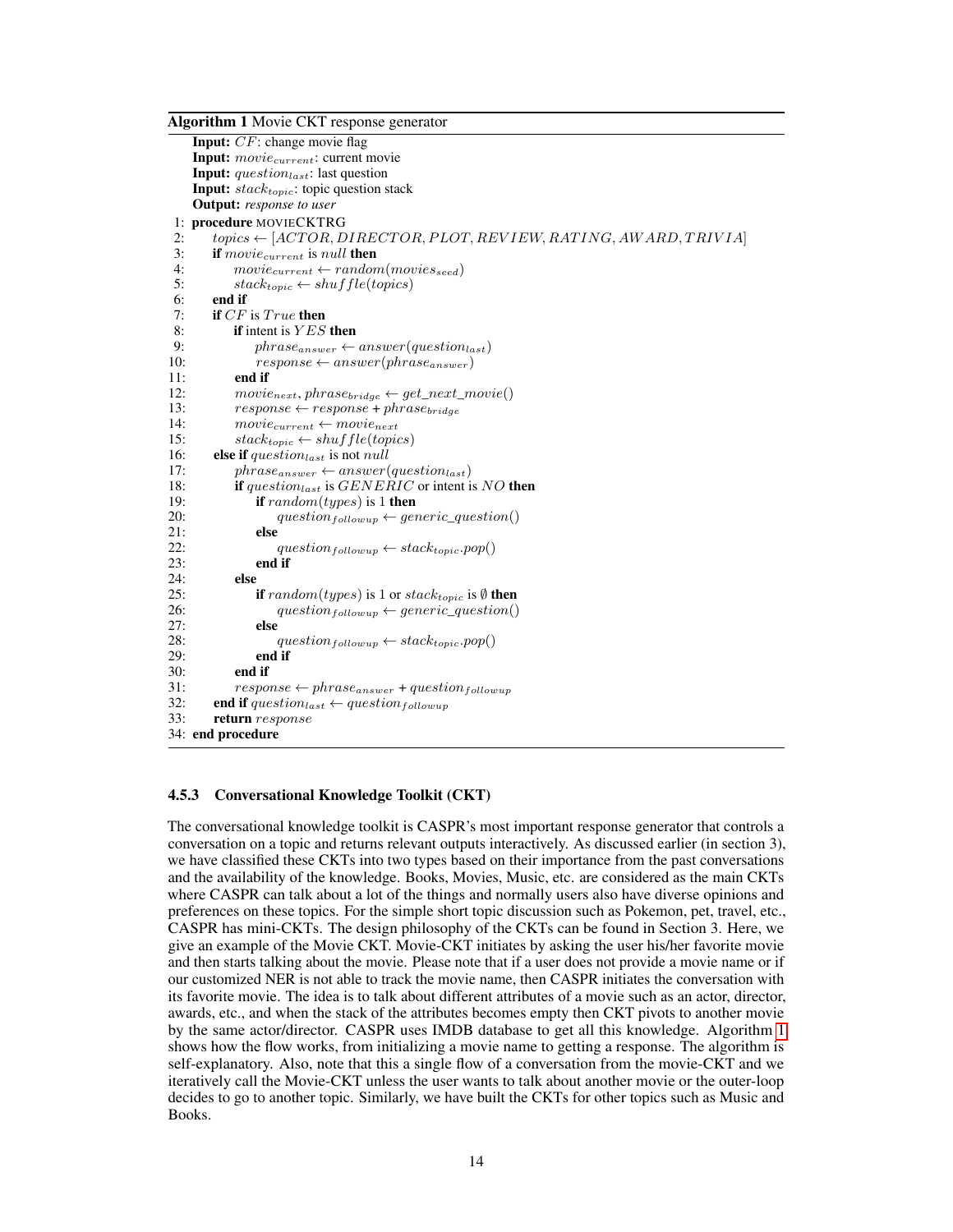Algorithm 2 Outer Conversation Loop

```
Input: topiccurrent: current
    Input: TS: topic stack
    Input: C: counter
    Output: response to user
1: procedure OUTERLOOP<br>2: topics \leftarrow [MOVIE]2: topics \leftarrow [MOVIE, BOOK, MUSIC, SPORT, TECH, PETS, FAMILY]<br>3: if topic-urrent is \emptyset or C = 0 then
         if topic<sub>current</sub> is \emptyset or C = 0 then
4: TS \leftarrow shuffle(topics)<br>5: tonic_{current} \leftarrow TS.pop(5: topic_{current} \leftarrow \hat{T} \hat{S}.pop()<br>6: C \leftarrow N6: C \leftarrow N \triangleright N > 0, is the limit number of conversation in a topic<br>7: end if
         end if
8: if topic_{utterance} is not predefined then<br>9. return bestOf(Kendra() EVI()return bestOf(Kendra(), EVI(), MultiNRG()) \triangleright return the best response according to
    ranking strategy
10: else<br>11:
             C \leftarrow C - 112: return topicCKT(topic_{current}) \triangleright call topic CKT
13: end if
14: end procedure
```
The mini-CKTs are smaller version of these CKTs, where the topics are decided based on rule-based parsing of user utterances. Outer-loop decides when to call a mini-CKTs depending on the user utterance. The data flow is very similar to the movie-CKT algorithm with a simplified attribute selection strategy and with no pivot-based transitions. An example is given in section 3.1.

#### 4.5.4 Outer Conversation Loop

In CASPR, the outer-loop controls all the custom CKTs and also it is capable of calling Kendra, EVI, or Multi-NRG as a fallback scenario. Based on our design philosophy, the outer-loop decides which response generator (RG) to call and selects the best response using the ranking strategy. The outer loop implements a high-level logic that randomly selects a topic from a set of topics and based on that invokes the respective RGs (most of the time those are CKTs). Also, it judges from the user responses whether a user is feeling bored, and if so, it changes the topic. Algorithm [2](#page-14-0) describes the process of choosing a random topic and continuing the conversation on that topic up to a fixed number of utterances until the user wants to change the topic or stops. If any specific RG response is null, then it selects the best response from the Kendra, EVI and, Multi-NRG responses. The idea is described earlier in Section 3.1.

#### 4.5.5 Multi-NRG

The NRG model is a GPT2-based model provided by CoBot framework, which aims to provide generic and natural responses to users based on the conversation history. The Policy Driven NRG is an improved version that uses dialog act tokens to generate responses at sentence level. The input to this model is a list of dialogue contexts separated by sentence. For most cases, it generates a good conversation without in-depth knowledge. We use the PD-NRG model as the fallback plan for cases that the other response generators do not provide a good response. However, the PD-NRG module cannot generate exactly the same responses with specific input, sometimes the result is not ideal. Therefore, we employed strategy where we called multiple instances of PD-NRG in parallel to generate multiple candidate responses concurrently. Then we applied our ranking strategy to output the best result. We call this enhanced strategy Multi-NRG.

#### 4.6 Response Builder

Response builder is the last module in the CoBot pipeline and it is responsible for packaging and delivering the bot utterance to the Alexa Skills Kit API. The default Response Builder passes the chosen response to ASK. We have used the default response builder provided with the CoBot framework.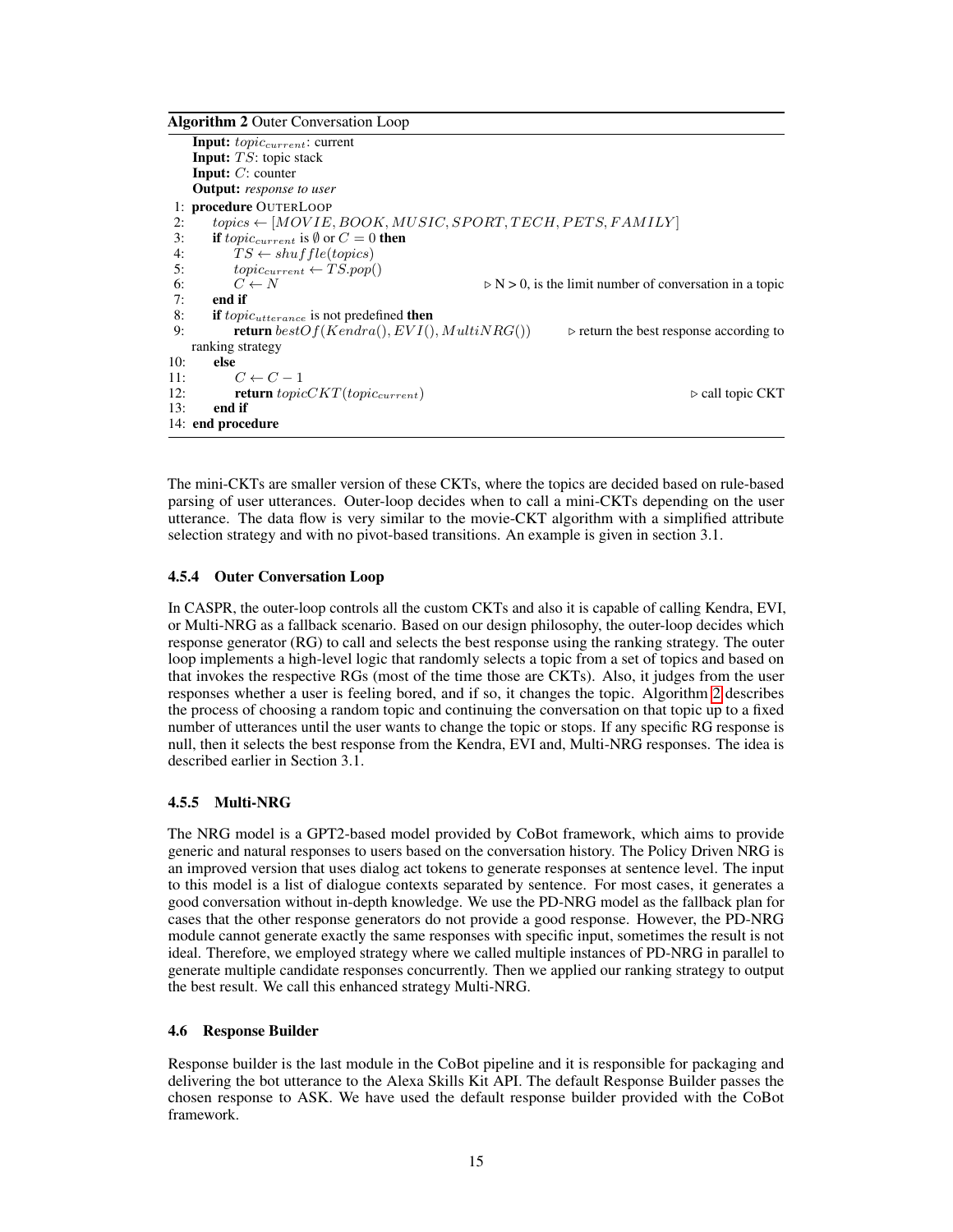#### 4.7 State Manager

The state manager provides the interface between the CoBot framework and the back-end storage. The default CoBot's state manager stores per-session and per-turn information about user utterances and CASPR's internal state to the DynamoDB. Also, we use the state manager to store the user-name details as well as the logging information such as RG's latency, false negative results, etc.

# 5 Results and Performance Evaluation

Right at the beginning of the challenge when we started, we scored 1.5 for the L7d score (L7d is the average rating assigned by users over the last 7 days, L1d for last 1 day). After introducing more modules such as NRG for handling general utterances and EVI module for knowledge retrieval questions, our score gradually improved. As we added the news module and the short-joke module to CASPR to handle more varied user utterances, our score improved further to around 3. The short-joke module especially helped when users became frustrated because CASPR would give a generic response if a user spoke a sensitive word. Telling a one-line joke makes the user less frustrated and to not stop the conversation immediately in such situations.

<span id="page-15-0"></span>

<span id="page-15-2"></span><span id="page-15-1"></span>Figure 6: Response latency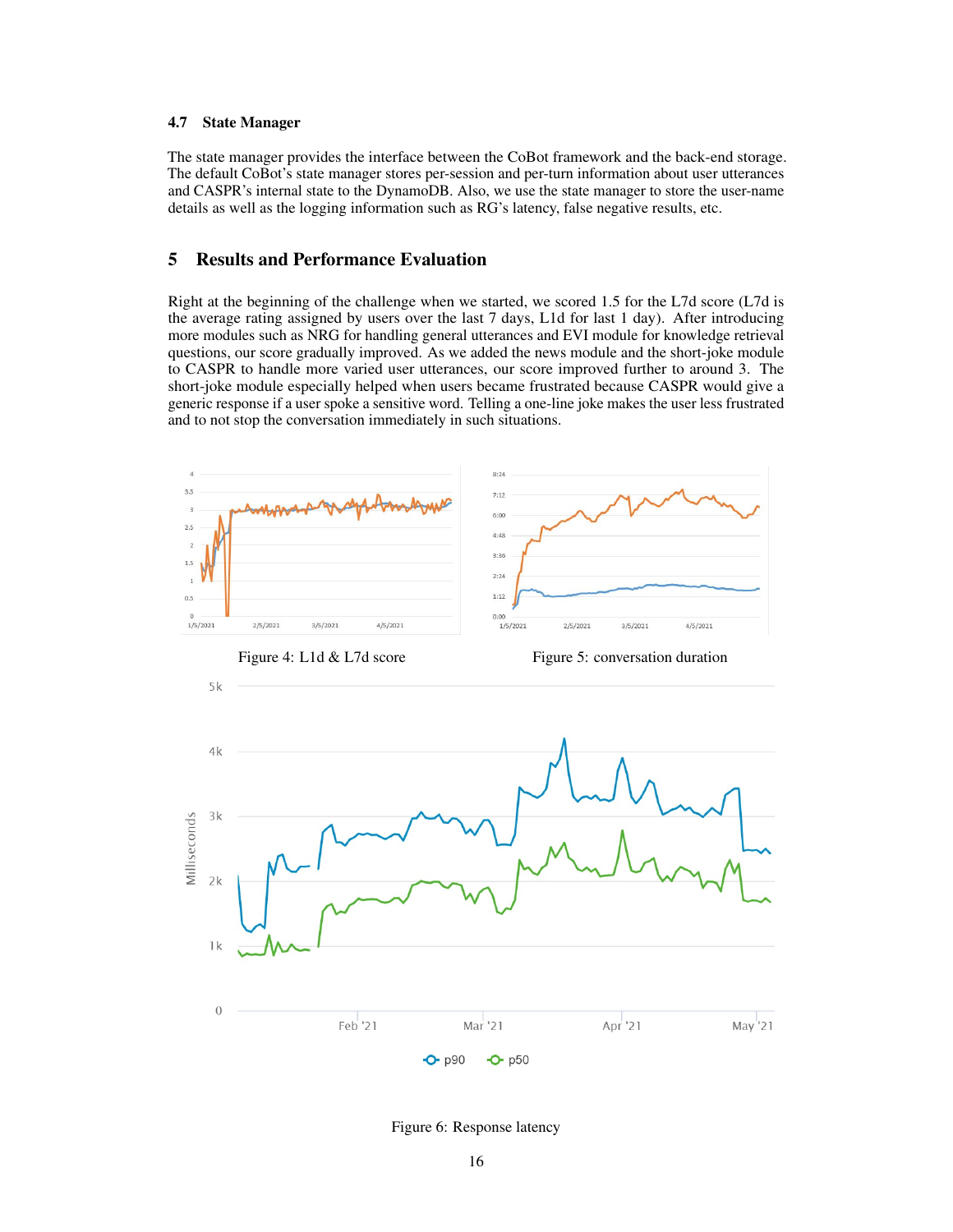Figure [4](#page-15-0) shows our L1d and L7d score with an orange curve and a blue curve, respectively. Figure [5](#page-15-1) shows the average duration of user conversations on CASPR. Our 90th percentile came to around 5 minutes 30 seconds when the L7d reached around 3. CASPR's performance improved further as more modules (e.g., the movie CKT, mini-CKTs for various topics) were introduced to expand the depth and width of conversation. At the end of March, we added a new NRG-based response strategy and several neural-network-based modules for NER and sensitive word classification. These additions improved the conversation quality but lead to increases in latency as well as drop in conversation duration. We noticed this phenomenon, and removed most of the unnecessary logic, and replaced it with customized modules trained with smaller datasets, resulting in reduced latency. Adding the movie CKT greatly improved the quality of conversation related to movies and a corresponding increase in our score. Due to lack of time, we could not incorporate the book CKT and music CKT in CASPR and measure their impact on our L1d and L7d scores. Our belief is that these two CKTs would have led to an increase in L7d and L1d scores.

Figure [6](#page-15-2) shows the response latency throughout the challenge. Latency increased as new modules and functionality were added. There were several latency bumps: the first one happened in February because of the introduction of Spacy library [\[19\]](#page-19-16) for generic NER tasks. The second one happened at the end of March, caused by a new NRG strategy introduced in CASPR that generated more response candidates. The third one happened around April 20, 2021, as the movie CKT module added some latency due to the database access and complex API calling patterns. However, we could optimize these latencies and reduce them. Latency time had a direct correlation with users' score—the greater the latency, the lower the score.

Testing during Development: For a specific module or functionality, one only has limited test cases with a narrow range. During the challenge period, we included a large number of beta testers to reduce our bias during testing. After each update with functionalities or new strategies, testers would test the newly added modules via mobile apps or devices using test-cases they have designed, then provide us detailed feedback, including corner cases encountered, their opinion about the updates, etc. Improvements were then made based on their feedback. For example, our testers told us that the news response became slower over time. This happened due to large number of news articles accumulating after two months of deployment. We fixed this by only considering news within the last 30-day window. After the deployment of the movie CKT, some testers gave feedback that the latency for some movie queries was intolerable or even timed out. Based on the provided context, we found the reason was partly that the database table was too large and partly the SQL queries we used were not efficient. Therefore, we reduced the number of movies in the database as well as optimized our SQL code.

Analysis of Users' Conversation: We actively monitored the conversations of the users who were accessing CASPR. Every week we collected the conversations that happened during the last 7 days from the AWS database. We analyzed the reason why a user gave us a good/bad rating for a conversation. Bad ratings were a result of the natural language understanding problems, an unrelated response being given, or a conversation being repeated. Many users would say something offensive in this scenario, quit the conversation, and give us a rating of 1. To mitigate users' frustration we decided to employ one-liner jokes or serve random news pieces as transitional sentences and direct the users to other topics. This strategy helped in reducing the rate at which users were quitting the conversation. Thanks to these strategies, we could find what a user really valued, and then add new modules to react to users' interests. Some users also asked questions about COVID 19, but we were not able to give accurate answers to those questions with the EVI module, e.g., the latest COVID statistics. To answer questions related to COVID 19, we turned to Amazon's Kendra facility trained on COVID-related documents. The quality of the answers was decent but response latency was an issue.

## 6 Accomplishments and Challenges

Our CASPR team accomplished a lot in a short time, especially, given that it was one of the new teams, that the competition was being held during a pandemic, and our team was largely focused on using an approach based on commonsense reasoning for understanding utterances rather than the traditional machine learning-based approaches. Given that our approach departed so much from the traditional language models-based approaches that had to be integrated into the CoBot framework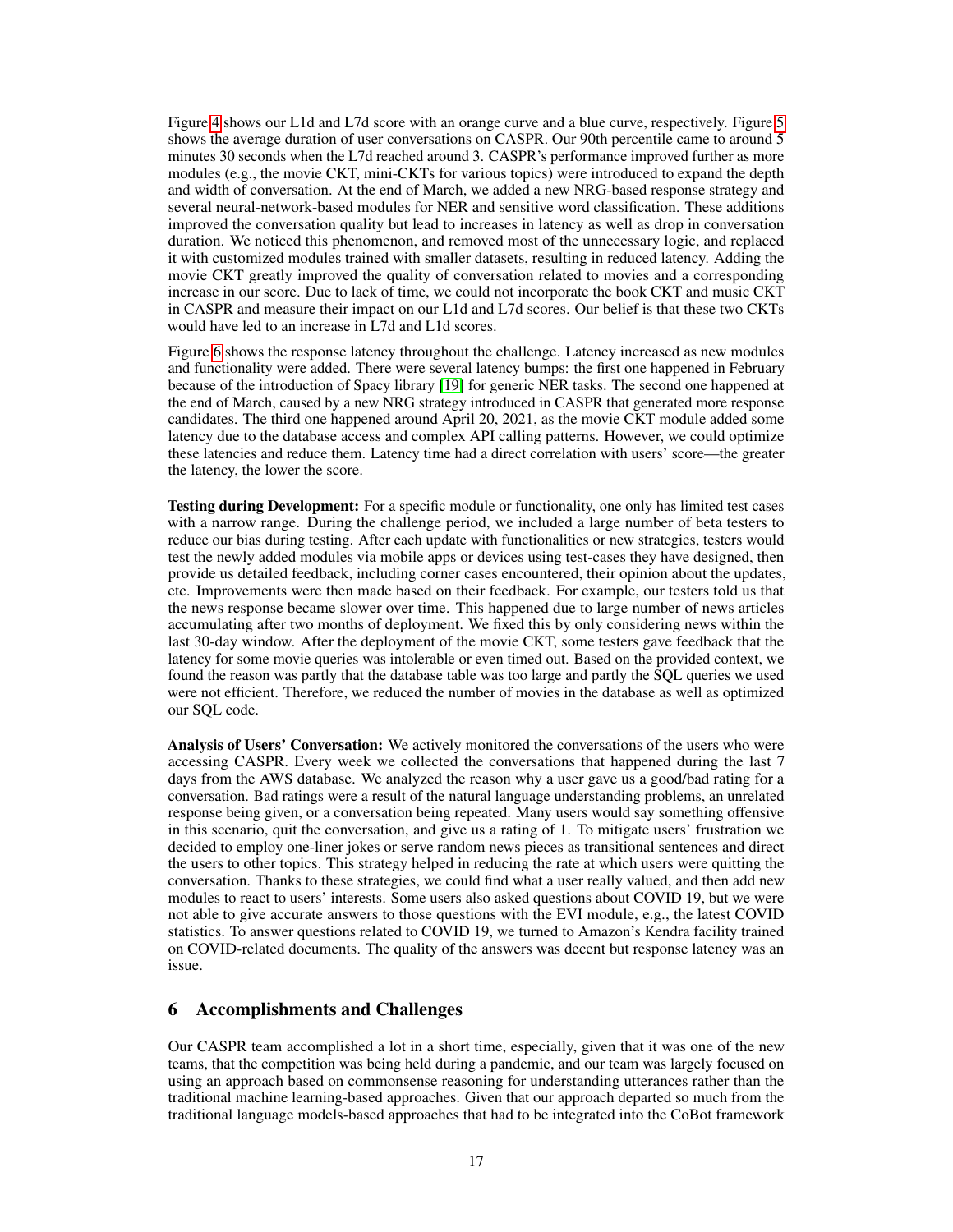with various APIs, AWS, etc., involved, it took us longer to get most of the tasks accomplished. Despite these challenges, CASPR achieved good scores. We are quite hopeful that our continued research effort will produce a socialbot that can perform close to how a human would perform.

Some of the challenges we faced were the software engineering task of working with the large CoBot framework, including learning the various APIs and the AWS infrastructure. Debugging was also hard due to the large software infrastructure involved. Keeping the latency down to a reasonable level was a major challenge as well, as users would get frustrated if the response was slow. Malicious users were also a challenge. They frequently accessed our bot then immediately exited, while giving a score of 1. Finally, integrating systems such as s(CASP) into the CoBot framework was quite challenging. In fact, integration issues, as well as latency issues prevented us from using s(CASP) for commonsense reasoning, and the s(CASP) system's capabilities had to be approximated in the various CKTs that we designed.

A major lesson learned is that representing knowledge in a declarative manner results in major advantages. We adopted the philosophy that code should be generated automatically as much as possible rather than be written. The design of CKTs and mini-CKTs greatly helped in this regard. Once the CKT for movies was designed, obtaining CKTs for books and music became quite an easy task. Similarly, for mini-CKTs, the knowledge for each topic was expressed declaratively, and then code quickly synthesized to implement that CKT.

# 7 Future Work

Developing conversational socialbots is a challenging project that employs almost most aspects of AI (speech recognition, speech generation, machine learning, natural language processing, automated reasoning, etc.). At present, most of the effort in the field is directed towards the use of machine learning, where language models are used to compute a response to a user utterance. These language models are very powerful: by using the language models provided in the CoBot framework and some of our own, plus a little bit of engineering, allowed us to reach a score of 3 quite effortlessly. However, as discussed earlier, ML-based response generation technology does not have any understanding of user's utterances. A correct response is more of a chance than a certainty. We strongly believe that for achieving a score of 4 and beyond, commonsense reasoning based techniques have to play a bigger role.

Our goal is to develop conversational AI bots that "understand" user utterances, and then use the knowledge entailed in the utterance, along with its commonsense knowledge accumulated, to come up with a an effective response [\[5,](#page-18-1) [6,](#page-18-3) [23,](#page-19-2) [4,](#page-18-2) [3\]](#page-18-7). We learned a lot during the development of the CASPR socialbot. Our understanding of how an end-to-end socialbot works significantly improved. Given our reliance on commonsense knowledge, which has to be created manually (tools such as ConceptNet [\[24\]](#page-19-17) and Microsoft Knowledge-graph [\[33\]](#page-20-6) are not based on modeling defaults, exceptions, and preferences), our goal is to develop domain-specific task bots first, e.g., simulate front-desk help, say, at our CS Department. For example, if a student walks in and wants to know his/her TA's office, but has no idea of the course's number or the instructor's name, the bot should be still able to correctly direct the student (for example, by holding a dialog and finding out what time the class is, and which room the class is held in, etc.).

We are also developing new algorithms that are tailored for conversational AI for computing answer sets of an answer set program. We have developed the DiscASP algorithm [\[23\]](#page-19-2) for computing the set of responses that are relevant to a user utterance, with commonsense knowledge expressed in ASP. For example, if a user mentions a movie, then the DiscASP algorithm will compute that the socialbot can talk next about director, actors, trivia, movie-plot, awards, etc., of the movie. The DiscASP algorithm is a general algorithm that computes *relevant consistent concepts* for a given topic, i.e., it finds those concepts that are closely related to the topic that the user is currently talking about. The socialbot can base its response on one or more elements of the computed relevant consistent concepts set.

We also plan to work on automating the acquisition of commonsense knowledge. Towards that end, we have been working on converting English text into ASP code [\[6,](#page-18-3) [5\]](#page-18-1). The idea is to crowd-source commonsense knowledge in (a restricted subset of) English text and then convert it into defaults, exceptions, and preferences coded in ASP.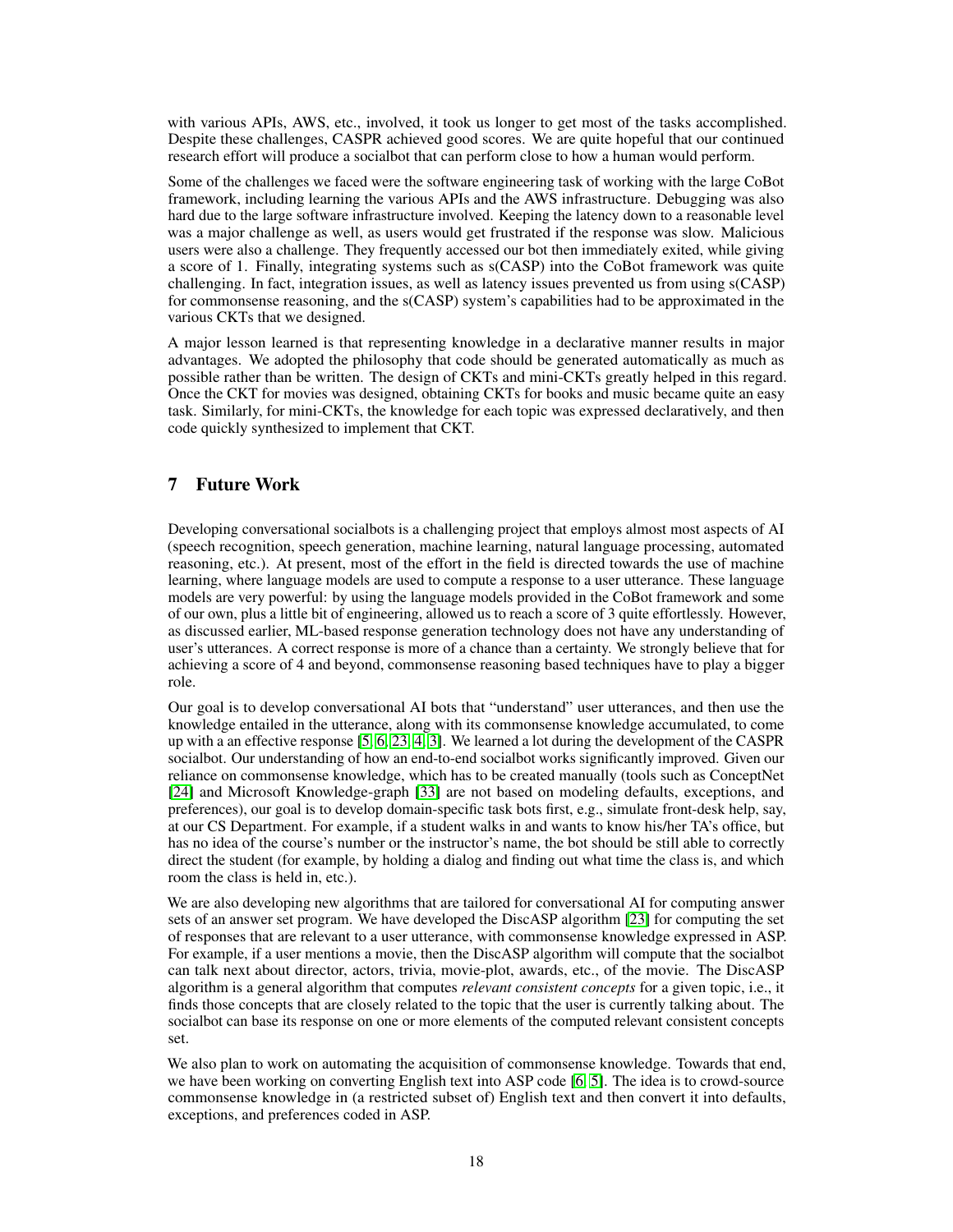Subsequently, we do plan to build an effective socialbot based on automated commonsense reasoning, ASP, and s(CASP) technology that exhibits close to human performance. A significant amount of commonsense knowledge about movies, books, music, and other conversational topics would have to be developed and added. However, we hope that our experience with the CASPR socialbot will help us in achieving our goal.

## 8 Conclusion

In this paper, we reported on the design and development of the CASPR socialbot, a conversational AI system to hold conversation with a human on general topics such as movies, books, music, sports, etc. Our goal was to use automated commonsense reasoning based on technologies such as answer set programming to "understand" users' utterances and to compute a response. Given the time constraints due to the competition and software engineering challenges due to having to deal with a large software infrastructure, we had to approximate the commonsense reasoning through design of techniques such as conversational knowledge template. CASPR was reasonably successful and achieved good scores. We plan to continue developing both task-specific bots as well as socialbots using the answer set programming and s(CASP) technology.

#### Acknowledgments

The CASPR team would like to thank Amazon for giving it the opportunity to participate in the competition. The Amazon team's support and help were wonderful and indispensable. We especially would like to thank Kate Bland, Shui Hu, Anna Gottardi, Pankaj Rajan, Savanna, Yang Liu, Premraj Rengaram, Anjali Chadha, Anju, and Ali Binici for their help and guidance. The authors would also like to acknowledge support from Amazon and NSF grants IIS 1718945, IIS 1910131, IIP 1916206.

#### References

- <span id="page-18-4"></span>[1] Joaquín Arias, Manuel Carro, Elmer Salazar, Kyle Marple, and Gopal Gupta. Constraint answer set programming without grounding. *Theory and Practice of Logic Programming*, 18(3-4):337–354, 2018.
- <span id="page-18-5"></span>[2] C. Baral. *Knowledge representation, reasoning and declarative problem solving*. Cambridge University Press, 2003.
- <span id="page-18-7"></span>[3] Kinjal Basu. Conversational AI: Open domain question answering and commonsense reasoning. *arXiv preprint arXiv:1909.08258*, 2019.
- <span id="page-18-2"></span>[4] Kinjal Basu, Farhad Shakerin, and Gopal Gupta. AQuA: ASP-Based Visual Question Answering. In *Practical Aspects of Declarative Languages*, pages 57–72. Springer International Publishing, 2020.
- <span id="page-18-1"></span>[5] Kinjal Basu, Sarat Varanasi, Farhad Shakerin, Joaquin Arias, and Gopal Gupta. Knowledgedriven natural language understanding of english text and its applications. In *Proceedings of the AAAI Conference on Artificial Intelligence*, volume 35, pages 12554–12563, 2021.
- <span id="page-18-3"></span>[6] Kinjal Basu, Sarat Chandra Varanasi, Farhad Shakerin, and Gopal Gupta. SQuARE: Semanticsbased Question Answering and Reasoning Engine. *International Conference on Logic Programming (ICLP) - Electronic Proceedings in Theoretical Computer Science*, 325:73–86, Sep 2020.
- <span id="page-18-6"></span>[7] Parminder Bhatia, Lan Liu, Kristjan Arumae, Nima Pourdamghani, Suyog Deshpande, Ben Snively, Mona Mona, Colby Wise, George Price, Shyam Ramaswamy, et al. AWS CORD-19 Search: A Neural Search Engine for COVID-19 Literature. *arXiv preprint arXiv:2007.09186*, 2020.
- <span id="page-18-0"></span>[8] Zhuo Chen, Kyle Marple, Elmer Salazar, Gopal Gupta, and Lakshman Tamil. A physician advisory system for chronic heart failure management based on knowledge patterns. *arXiv preprint arXiv:1610.08115*, 2016.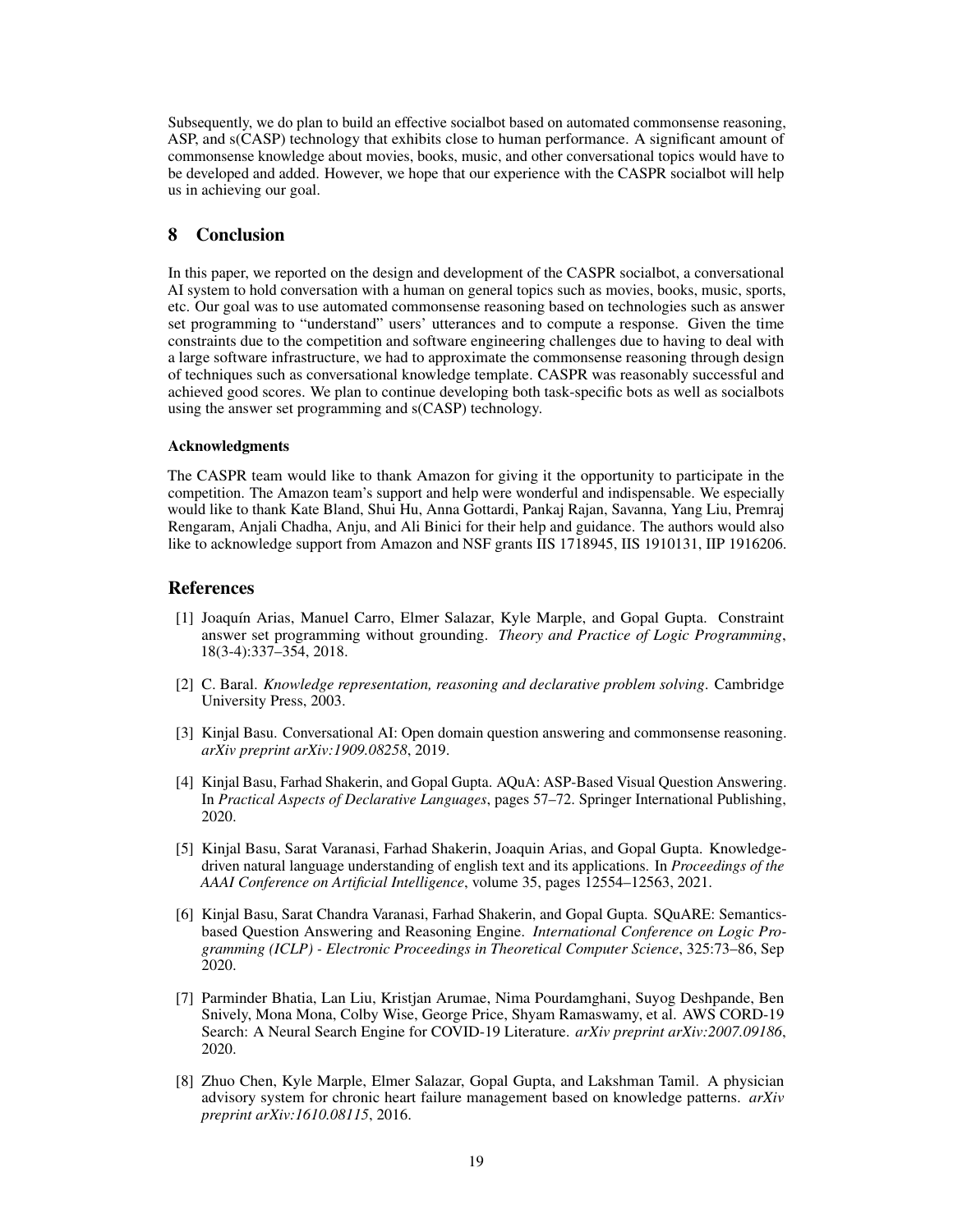- <span id="page-19-0"></span>[9] Kenneth Mark Colby, Sylvia Weber, and Franklin Dennis Hilf. Artificial paranoia. *Artificial Intelligence*, 2(1):1–25, 1971.
- <span id="page-19-10"></span>[10] Jacob Devlin, Ming-Wei Chang, Kenton Lee, and Kristina Toutanova. Bert: Pre-training of deep bidirectional transformers for language understanding. *arXiv preprint arXiv:1810.04805*, 2018.
- <span id="page-19-14"></span>[11] Raefer Gabriel, Yang Liu, Anna Gottardi, Mihail Eric, Anju Khatri, Anjali Chadha, Qinlang Chen, Behnam Hedayatnia, Pankaj Rajan, Ali Binici, et al. Further advances in open domain dialog systems in the third alexa prize socialbot grand challenge. *Alexa Prize Proceedings*, 2020.
- <span id="page-19-6"></span>[12] Martin Gebser, Benjamin Kaufmann, Roland Kaminski, Max Ostrowski, Torsten Schaub, and Marius Schneider. Potassco: The potsdam answer set solving collection. *Ai Communications*, 24(2):107–124, 2011.
- <span id="page-19-4"></span>[13] Michael Gelfond and Yulia Kahl. *Knowledge representation, reasoning, and the design of intelligent agents: The answer-set programming approach*. Cambridge University Press, 2014.
- <span id="page-19-3"></span>[14] Michael Gelfond and Vladimir Lifschitz. The stable model semantics for logic programming. In *ICLP/SLP*, volume 88, pages 1070–1080, 1988.
- <span id="page-19-15"></span>[15] Karthik Gopalakrishnan, Behnam Hedayatnia, Qinglang Chen, Anna Gottardi, Sanjeev Kwatra, Anu Venkatesh, Raefer Gabriel, Dilek Hakkani-Tür, and Amazon Alexa AI. Topical-chat: Towards knowledge-grounded open-domain conversations. In *INTERSPEECH*, pages 1891– 1895, 2019.
- <span id="page-19-5"></span>[16] Gopal Gupta. Common sense reasoning. <https://utdallas.edu/~gupta/csg>.
- <span id="page-19-7"></span>[17] Gopal Gupta, Elmer Salazar, Kyle Marple, Zhuo Chen, and Farhad Shakerin. A case for query-driven predicate answer set programming. In *ARCADE 2017. 1st International Workshop on Automated Reasoning: Challenges, Applications, Directions, Exemplary Achievements*, volume 51 of *EPiC Series in Computing*, pages 64–68, 2017.
- <span id="page-19-13"></span>[18] Behnam Hedayatnia, Karthik Gopalakrishnan, Seokhwan Kim, Yang Liu, Mihail Eric, and Dilek Hakkani-Tur. Policy-driven neural response generation for knowledge-grounded dialogue systems, 2020.
- <span id="page-19-16"></span>[19] Matthew Honnibal, Ines Montani, Sofie Van Landeghem, and Adriane Boyd. spaCy: Industrialstrength Natural Language Processing in Python, 2020.
- <span id="page-19-1"></span>[20] D. Jurafsky and J. H. Martin. *Speech and Language Processing (2nd Ed.)*. Prentice-Hall, Inc., USA, 2009.
- <span id="page-19-12"></span>[21] Daniel Kahneman. *Thinking, fast and slow*. Macmillan, 2011.
- <span id="page-19-9"></span>[22] Yann LeCun, Yoshua Bengio, and Geoffrey Hinton. Deep learning. *nature*, 521(7553):436–444, 2015.
- <span id="page-19-2"></span>[23] Fang Li, Huaduo Wang, Kinjal Basu, Elmer Salazar, and Gopal Gupta. DiscASP: A Graph-based ASP System for Finding Relevant Consistent Concepts with Applications to Conversational Socialbots. *arXiv preprint arXiv:2109.08297*, 2021.
- <span id="page-19-17"></span>[24] H. Liu and P. Singh. Conceptnet — a practical commonsense reasoning tool-kit. *BT Technology Journal*, 22(4):211–226, 2004.
- <span id="page-19-11"></span>[25] Yinhan Liu, Myle Ott, Naman Goyal, Jingfei Du, Mandar Joshi, Danqi Chen, Omer Levy, Mike Lewis, Luke Zettlemoyer, and Veselin Stoyanov. Roberta: A robustly optimized bert pretraining approach. *arXiv preprint arXiv:1907.11692*, 2019.
- <span id="page-19-8"></span>[26] Kyle Marple, Elmer Salazar, and Gopal Gupta. Computing stable models of normal logic programs without grounding. *arXiv preprint arXiv:1709.00501*, 2017.